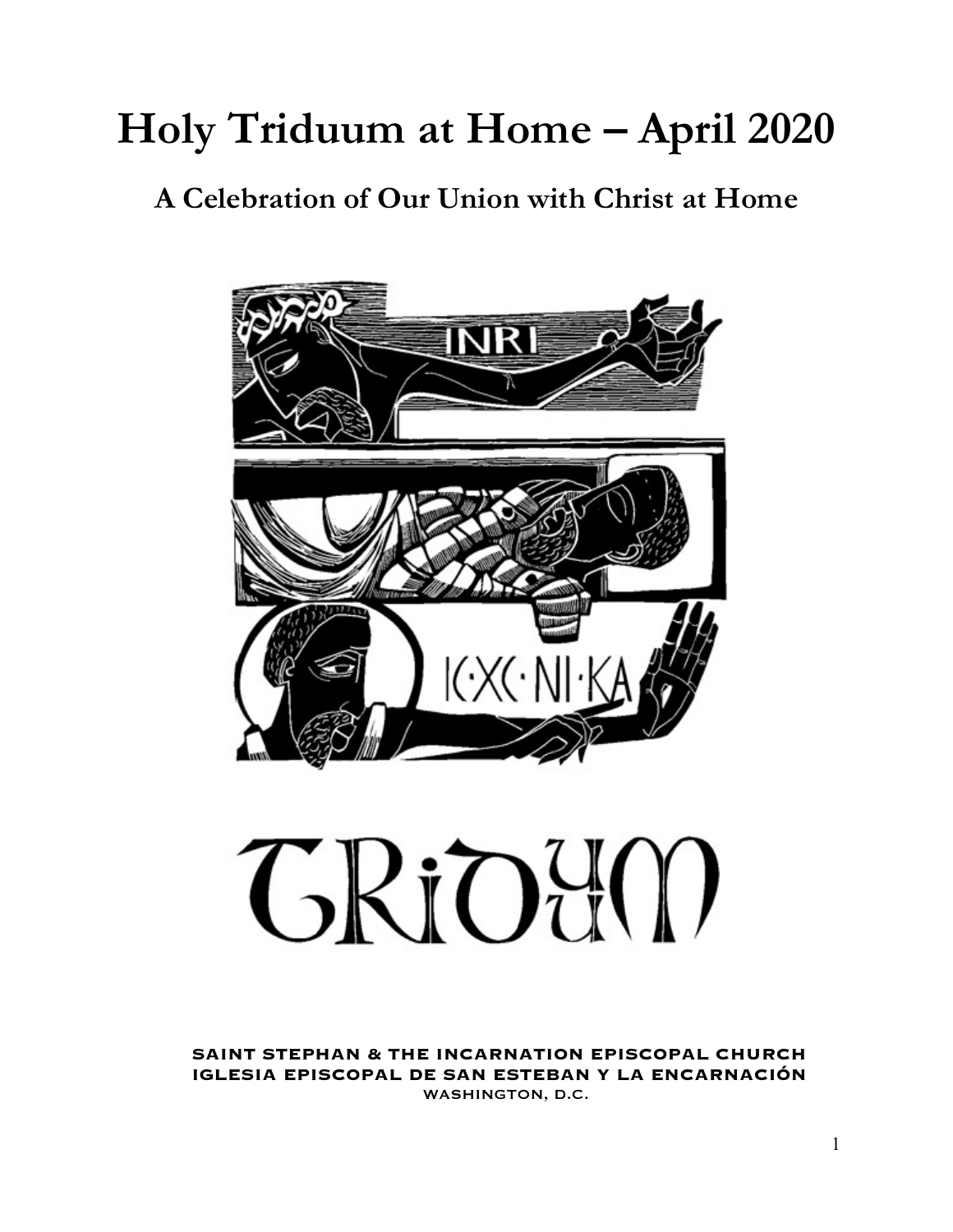#### Beloved in Christ,

What follows here are resources for you and those with whom you live to use for praying together during the final days of this Holy Week. Those last days are known as the Easter Triduum. Since the beginning of the church, Sunday is the day we celebrate the resurrection of Our Lord Jesus Christ. Every Sunday is considered an Easter Sunday. Through the centuries, the church stablished special days to remember the Passion, death and resurrection of Jesus. But because of the pandemic, we cannot do these important liturgies together in church. While Easter is a joyful festival, we keep it now in a time of difficulty and world-wide sorrow. Still, we believe that Christ is with us in his word, by his Spirit drawing us together as one before God. And we believe that the gospel of Christ gives us strength amid distress and comfort in the face of our sufferings.

These three holy days are actually one event that serves to tell us the story of Salvation. As a sign of our unity you might consider using these three resources for prayer on each of the three nights at 7:30pm, approximately the very time at which we would have gathered in our church building.

Normally, the three holy days have a variety of liturgies and rituals. Because our current situation, we are calling you to choose a couple symbols for each day and focus on it.

Maundy Thursday: a bowl of water and a clean towel, symbols of diaconal service;

Good Friday: a cross or crucifix, to remind us of the sacrifice of Jesus for the whole world;

Holy Saturday Evening: a bowl of water and a candle. Symbols of our Baptismal Covenant with God.

After the last prayers on Saturday evening, do celebrate! It is Easter. Have at least one piece of chocolate or something else you love.

Christ is risen! He is risen indeed!

Resources: These liturgies are adaptations from different liturgical resources: the Book of Common Prayer, From Sundays and *Seasons.com. and Holy Week at Home Liturgical Press.* The bible readings are from the NRSB - New Revised Standard Version Bible, and the Psalms are from Saint Helen Psalter.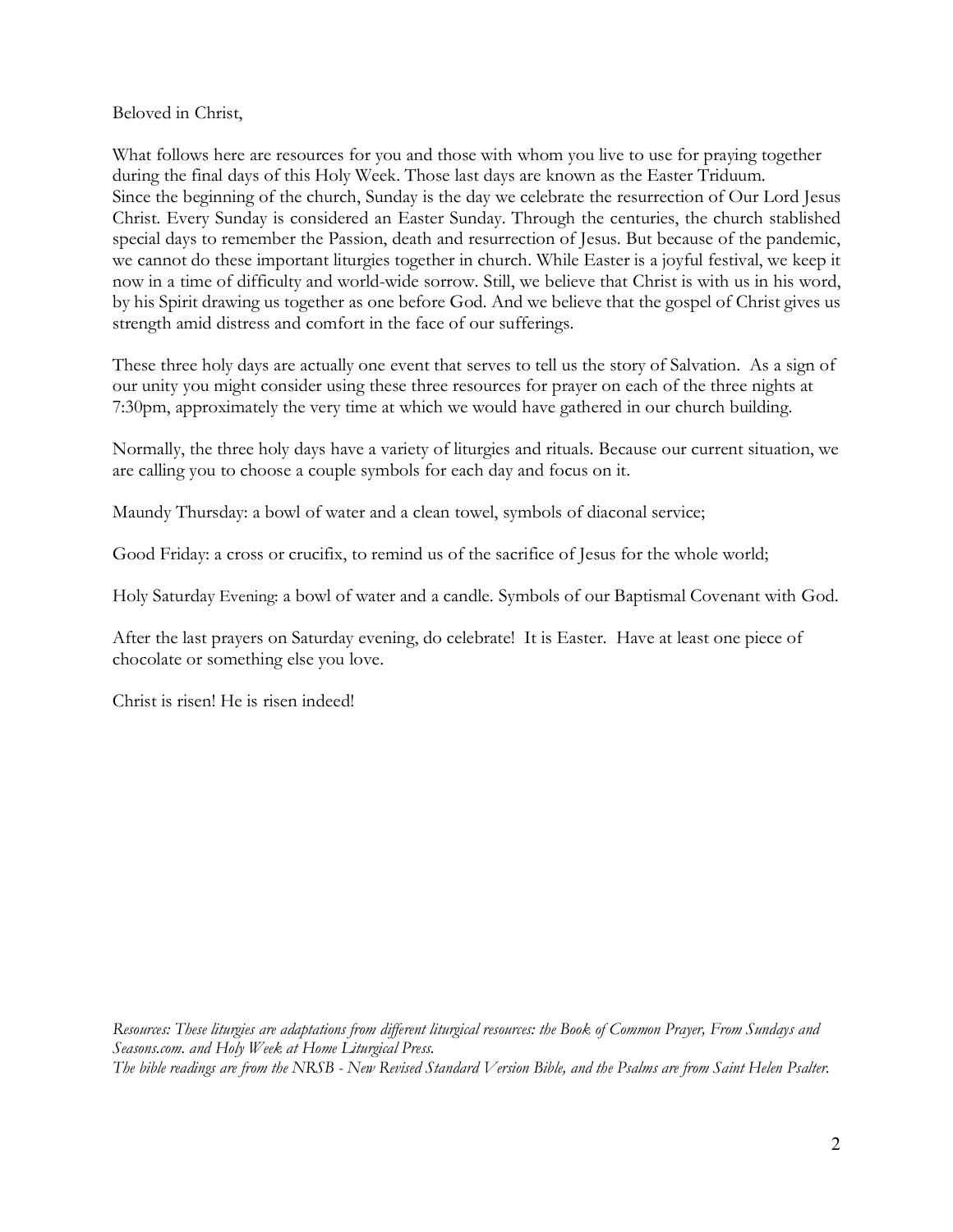#### **AN ORDER TO CELEBRATE MAUNDY THURSDAY**

**APRIL 9, 2020**

*A meditation on YouTube by Rev. Linda Kaufman.*

Set out a bowl of water and a clean towel. Sit with them before you and begin with these texts.

#### *First, remember God's forgiveness:*

God, who is rich in mercy, loved us even when we were dead in sin, and made us alive together with Christ. By grace we have been saved. Our sins are forgiven in the name of Jesus Christ. Almighty God strengthen us with power through the Holy Spirit, that Christ may live in our hearts through faith. **Amen**.

#### *Then pray the prayer for this night:*

Holy God, source of all love, on the night of his betrayal, Jesus gave us a new commandment, to love one another as he loves us. Write this commandment in our hearts, and give us the will to serve others as he was servant of all, your Son, Jesus Christ, our Savior and Lord, who lives and reigns with you and the Holy Spirit, one God, now and forever. **Amen.**

#### *Then read this reading:*

#### **FIRST READING: Exodus 12:1–14**

The LORD said to Moses and Aaron in the land of Egypt: This month shall mark for you the beginning of months; it shall be the first month of the year for you. Tell the whole congregation of Israel that on the tenth of this month they are to take a lamb for each family, a lamb for each household. If a household is too small for a whole lamb, it shall join its closest neighbor in obtaining one; the lamb shall be divided in proportion to the number of people who eat of it. Your lamb shall be without blemish, a year-old male; you may take it from the sheep or from the goats. You shall keep it until the fourteenth day of this month; then the whole assembled congregation of Israel shall slaughter it at twilight. They shall take some of the blood and put it on the two doorposts and the lintel of the houses in which they eat it. They shall eat the lamb that same night; they shall eat it roasted over the fire with unleavened bread and bitter herbs. Do not eat any of it raw or boiled in water, but roasted over the fire, with its head, legs, and inner organs. You shall let none of it remain until the morning; anything that remains until the morning you shall burn. This is how you shall eat it: your loins girded, your sandals on your feet, and your staff in your hand; and you shall eat it hurriedly. It is the passover of the LORD. For I will pass through the land of Egypt that night, and I will strike down every firstborn in the land of Egypt, both human beings and animals; on all the gods of Egypt I will execute judgments: I am the LORD. The blood shall be a sign for you on the houses where you live: when I see the blood, I will pass over you, and no plague shall destroy you when I strike the land of Egypt. This day shall be a day of remembrance for you. You shall celebrate it as a festival to the LORD; throughout your generations you shall observe it as a perpetual ordinance. Hear what the Spirit is saying to God's people.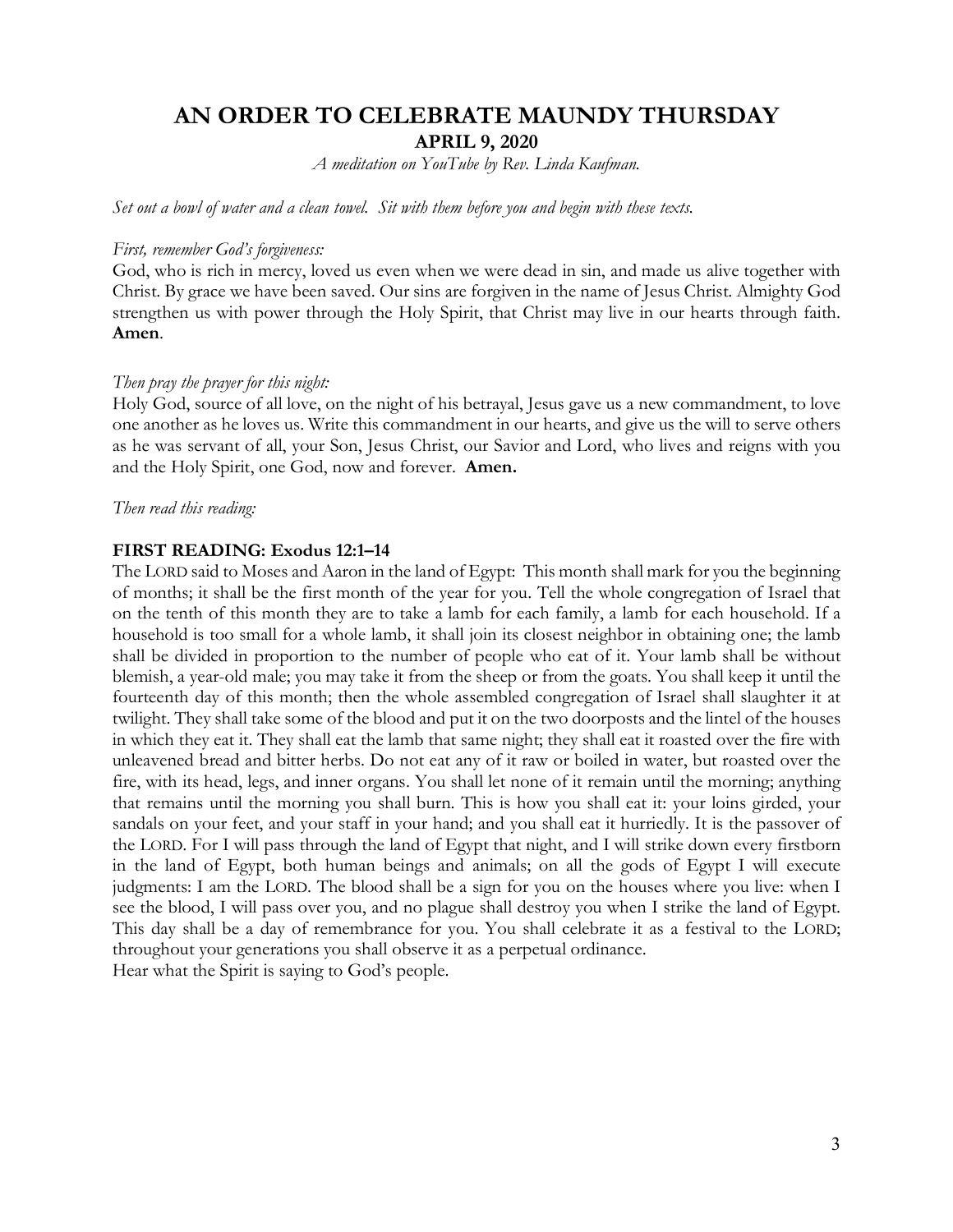#### **PSALM 116**

- 1 Ilove you, O God, because you have heard the voice of my supplication, \* because you have inclined your ear to me whenever I called upon you.
- 10 How shall I repay God \* for all the good things done for me?
- 11 I will lift up the cup of salvation \* and call upon the Name of God.
- 12 I will fulfill my vows to God \* in the presence of all people.
- 13 Precious in your sight, O God, \* is the death of your servants.
- 14 O God, I am your servant; \* I am your servant and the child of your handmaid; you have freed me from my bonds.
- 15 I will offer you the sacrifice of thanksgiving \* and call upon your holy Name.
- 16 I will fulfill my vows to you \* in the presence of all your people,
- 17 In the courts of God's house, \* in the midst of you, O Jerusalem. Alleluia!

Praise to the holy and undivided Trinity, one God: \* as it was in the beginning, is now, and will be for ever. Amen.

#### *Then read the following:*

#### **SECOND READING: 1 Corinthians 11:23–26**

For I received from the Lord what I also handed on to you, that the Lord Jesus on the night when he was betrayed took a loaf of bread, and when he had given thanks, he broke it and said, "This is my body that is for you. Do this in remembrance of me." In the same way he took the cup also, after supper, saying, "This cup is the new covenant in my blood. Do this, as often as you drink it, in remembrance of me." For as often as you eat this bread and drink the cup, you proclaim the Lord's death until he comes.

Hear what the Spirit is saying to God's people.

*A brief silence. And then read the following:*

#### **THIRD READING: John 13:1–17, 31b–35**

Now before the festival of the Passover, Jesus knew that his hour had come to depart from this world and go to the Father. Having loved his own who were in the world, he loved them to the end. The devil had already put it into the heart of Judas son of Simon Iscariot to betray him. And during supper Jesus, knowing that the Father had given all things into his hands, and that he had come from God and was going to God, got up from the table, took off his outer robe, and tied a towel around himself. Then he poured water into a basin and began to wash the disciples' feet and to wipe them with the towel that was tied around him. He came to Simon Peter, who said to him, "Lord, are you going to wash my feet?" Jesus answered, "You do not know now what I am doing, but later you will understand."Peter said to him, "You will never wash my feet." Jesus answered, "Unless I wash you, you have no share with me." Simon Peter said to him, "Lord, not my feet only but also my hands and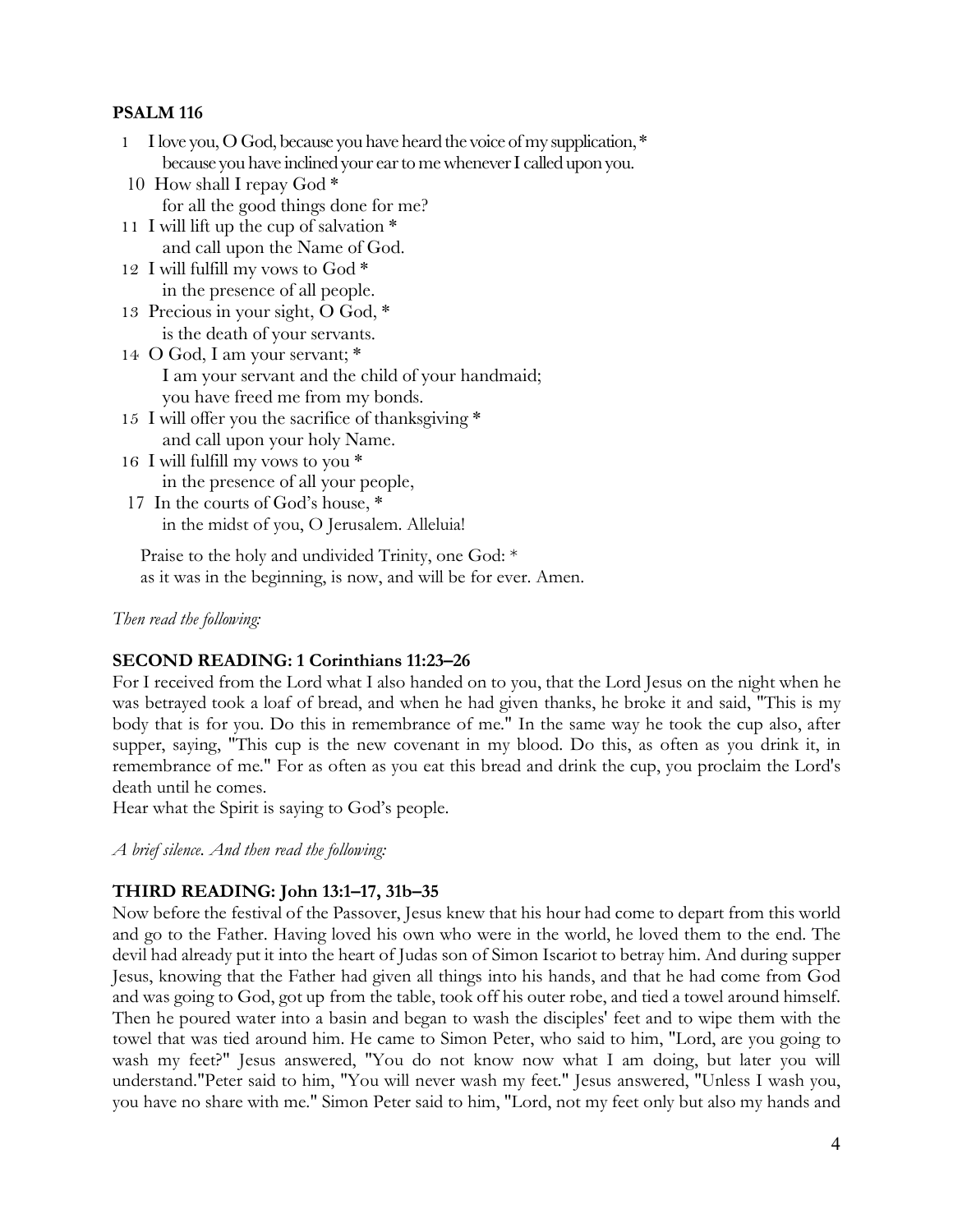my head!" Jesus said to him, "One who has bathed does not need to wash, except for the feet, but is entirely clean. And you are clean, though not all of you." For he knew who was to betray him; for this reason he said, "Not all of you are clean."After he had washed their feet, had put on his robe, and had returned to the table, he said to them, "Do you know what I have done to you? You call me Teacher and Lord — and you are right, for that is what I am. So if I, your Lord and Teacher, have washed your feet, you also ought to wash one another's feet. For I have set you an example, that you also should do as I have done to you. Very truly, I tell you, servants are not greater than their master, nor are messengers greater than the one who sent them. If you know these things, you are blessed if you do them. "Now the Son of Man has been glorified, and God has been glorified in him. If God has been glorified in him, God will also glorify him in himself and will glorify him at once. Little children, I am with you only a little longer. You will look for me; and as I said to the Judaeans so now I say to you, 'Where I am going, you cannot come.' I give you a new commandment, that you love one another. Just as I have loved you, you also should love one another. By this everyone will know that you are my disciples, if you have love for one another." Hear what the Spirit is saying to God's people.

#### *Having read these readings, think of this:*

This word about the love of Jesus is always the beginning of any time. By remembering the Passover and the Last Supper and the footwashing, we are not trying to get back to an old time. In the face of the suffering and death with which the world is filled, our trying would not come to much. But God's word comes to us now. To our time. Even when we cannot meet for the holy supper together, this word — which takes these three nights to say — comes to us: Jesus Christ is our forgiveness. He is the Lamb whose blood marks the doors of our houses and bodies. In the power of the Spirit, he has washed our feet and our lives. And he turns us toward our neighbors. In this word — and in the cross proclaimed tomorrow and the resurrection proclaimed on Saturday night — Easter comes out to hold us already.

*Now or later you may access Reverend Linda Kaufman's Maundy Thursday sermon from our YouTube page.*

In silence, you may wash your hands, using the water in the bowl, recalling Jesus washing his disciples' feet. *Or if you choose to have the the ritual of footwashig, you may*

**Washing of Feet:** I now invite you to slowly remove your shoes and socks. What do you feel? How do you think Jesus's friends must have felt as they were preparing for him to wash their feet? What do you imagine Jesus was thinking as he began washing?

*The leader takes the feet of one person and places them in the bowl. Pouring some water over the feet, and looking the person in the eye, the leader says:* 

#### *If washing feet with children:*

(Name), I love you. Be kind to one another, help each other, and love everyone you meet.

*If washing feet with only adults:* 

(Name), I love you and Christ loves you. Share the love of Christ with everyone you meet.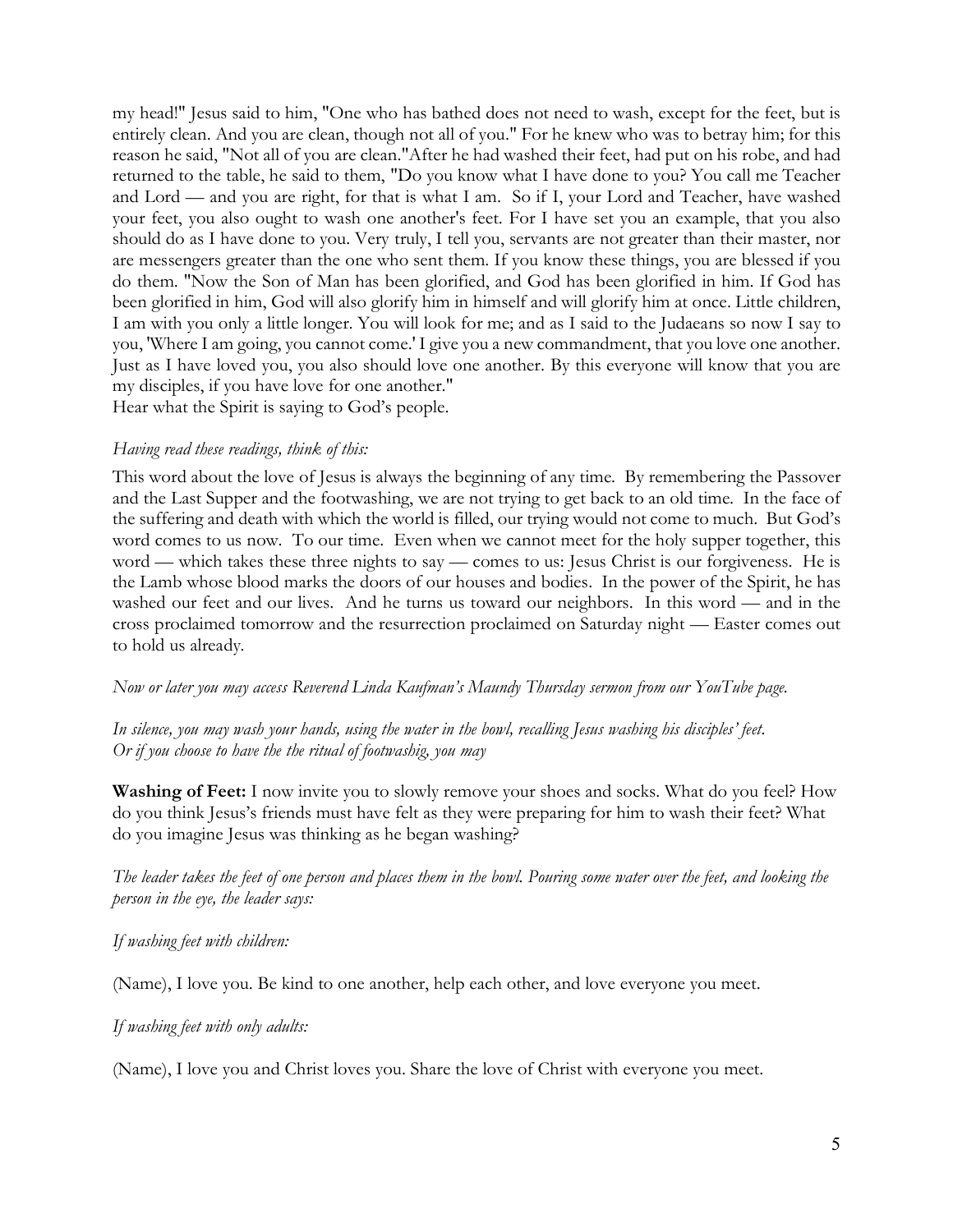*Then you may pray together with all of us these intercessions for our church and world:*

United with Christians around the globe on this Maundy Thursday, let us pray for the church, the earth, our troubled world, and all in need, responding to each petition with the words. **Your mercy is great**. (*A brief silence.)*

Blessed are you, holy God, for the church. Gather all the baptized around your presence in the Word. Strengthen the body of your people even when we cannot assemble for worship. Grant Bishop Mariann and all our clergy faithfulness and creativity for their ministry in this time, and accompany those preparing for baptism. (*A brief silence.)* Hear us, holy God. **Your mercy is great.**

Blessed are you, bountiful God, for this good earth and for the flowering of springtime. Save dry lands from destructive droughts. Protect the waters from pollution. Allow in this time the planting of fields for food. Make us into care-givers of your plants and animals. (*A brief silence.)* Hear us, bountiful God.**Your mercy is great.**

Blessed are you, sovereign God, for our nation. Inspire all people to live in peace and concord. Grant wisdom and courage to heads of state and to legislators as they face the coronavirus. Lead our elected officials to champion the cause of the needy.

*A brief silence.*

Hear us, sovereign God. **Your mercy is great.**

Blessed are you, faithful God, for you accompany suffering humanity with love. Abide wherever the coronavirus has struck. Visit all who mourn their dead; all who have contracted the virus; those who are quarantined or stranded away from home; those who have lost their employment; those who fear the present and the future. Support physicians, nurses, and home health aides; medical researchers; and the World Health Organization. (*A brief silence.)*

Hear us, faithful God. **Your mercy is great.**

Blessed are you, gracious God, for you care for the needy. We beg you to feed the hungry, protect the refugee, embrace the distressed, house the homeless, nurse the sick, and comfort the dying. Especially we pray for those we name before you now\_\_\_\_\_\_\_\_\_\_\_\_\_\_\_\_\_\_\_\_\_\_\_\_. (*A brief silence.)* Hear us, gracious God. **Your mercy is great.**

Blessed are you, loving God, that your Son knelt before us, your unworthy servants. Preserve our lives, comfort our anxiety, and receive now the petitions of our hearts. *(A longer period of silence.)* Hear us, loving God. **Your mercy is great.**

Blessed are you, eternal God, for all who have died in the faith, especially the martyr Dietrich Bonhoeffer, whom we commemorate today, and those whom we name before you here. (*A brief silence.)*

At the end, bring us with them into your everlasting glory.

Hear us, eternal God. **Your mercy is great.**

Receive, merciful God, our prayers, for the sake of Jesus Christ, the host of our meal of life, who died and rose that we might live with you, now and forever. **Amen.**

Finally, remembering Jesus going to his arrest and his death, the events from which all the mercy that fills this night *flows, pray this Psalm.*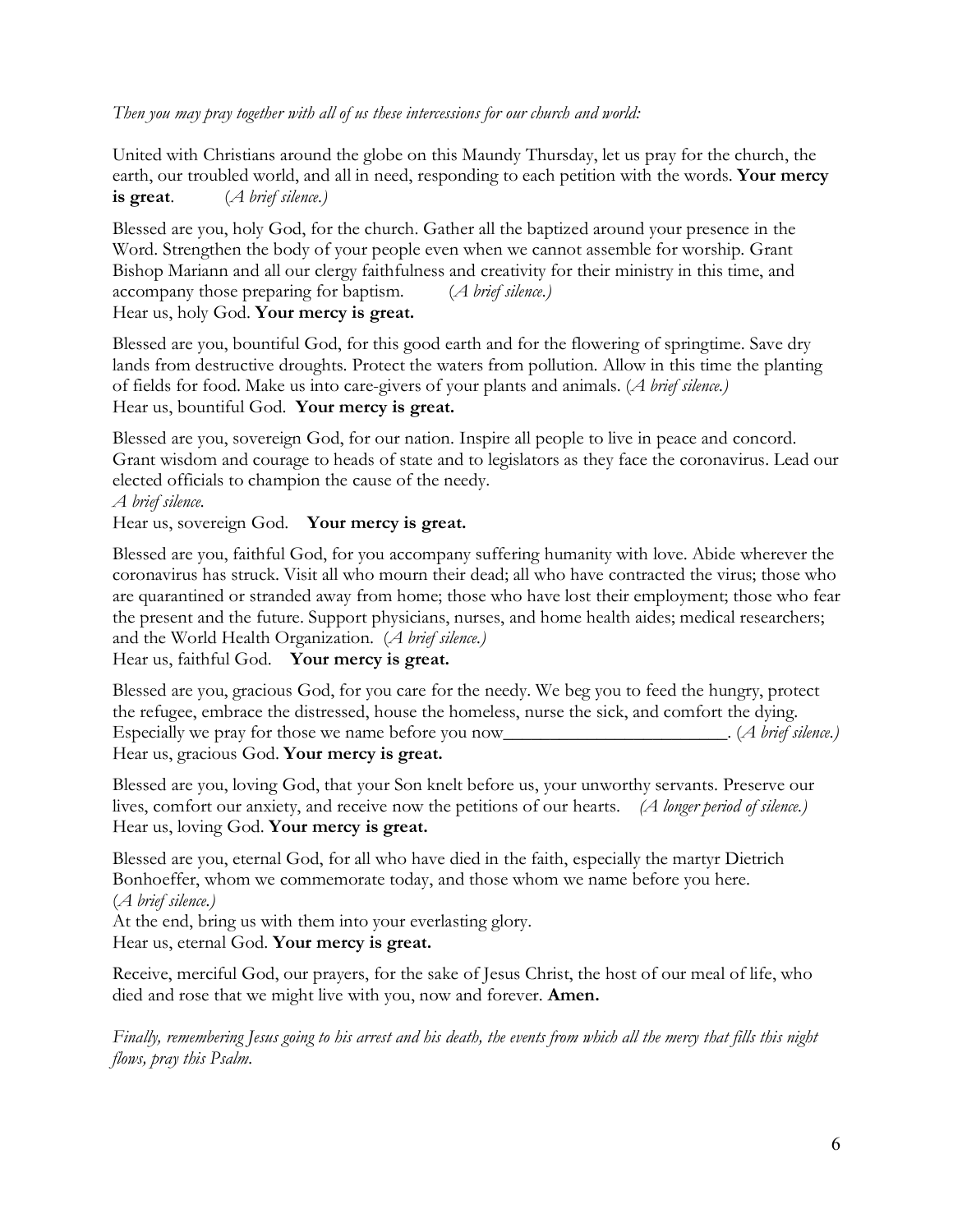#### **PSALM 88**

1 O my God, my Savior, \* by day and night I cry to you. 2 Let my prayer enter into your presence; \* incline your ear to my lamentation. 3 For I am full of trouble; \* my life is at the brink of the grave. 4 I am counted among those who go down to the Pit; \* I have become like one who has no strength; 5 Lost among the dead,  $*$ like the slain who lie in the grave, 6 Whom you remember no more, \* for they are cut off from your hand. 7 You have laid me in the depths of the Pit, \* in dark places, and in the abyss. 8 Your anger weighs upon me heavily, \* and all your great waves overwhelm me. 9 You have put my friends far from me; you have made me to be abhorred by them; \* I am in prison and cannot get free. 10 My sight has failed me because of trouble; \* O God, I have called upon you daily; I have stretched out my hands to you. 11 Do you work wonders for the dead; \* will those who have died stand up and give you thanks? 12 Will your loving-kindness be declared in the grave \* or your faithfulness in the land of destruction? 13 Will your wonders be known in the dark \* or your righteousness in the country where all is forgotten? 14 But as for me, O God, I cry to you for help; \* in the morning my prayer comes before you. 15 O God, why have you rejected me; \* why have you hidden your face from me? 16 Ever since my youth, I have been wretched and at the point of death; \* I have borne your terrors with a troubled mind. 17 Your blazing anger has swept over me; \* your terrors have destroyed me; 18 They surround me all day long like a flood; \* they encompass me on every side. 19 My friend and my neighbor you have put away from me, \* and darkness is my only companion. Praise to the holy and undivided Trinity, one God: \*

as it was in the beginning, is now, and will be for ever. Amen.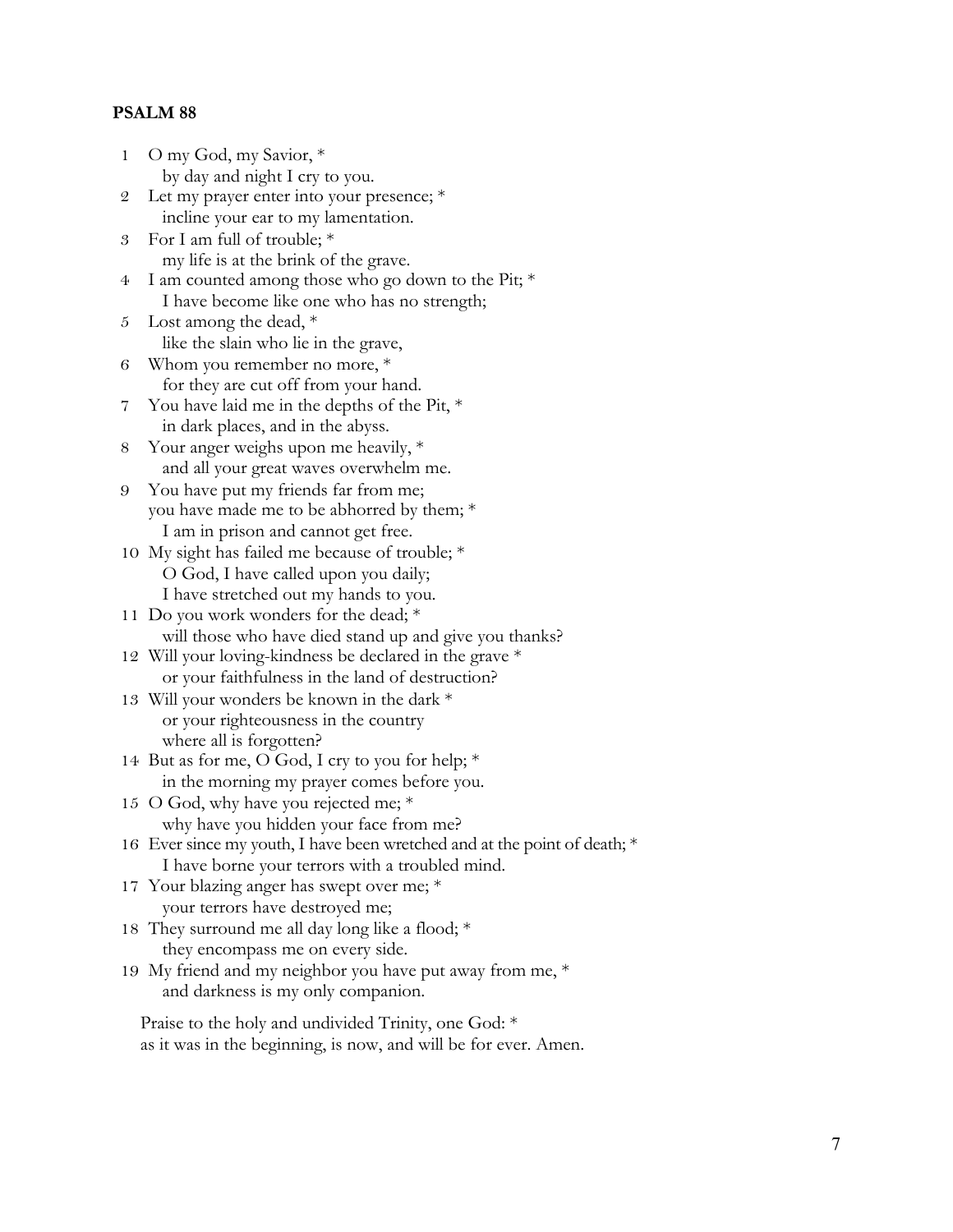#### **AN ORDER TO CELEBRATE GOOD FRIDAY APRIL 10, 2020**

*Sit before a cross or a crucifix.*

#### *Begin with this prayer.*

Almighty God, look with loving mercy on your family, for whom our Lord Jesus Christ was willing to be betrayed, and to be given over to the hands of sinners, and to suffer death on the cross; who now lives and reigns with you and the Holy Spirit, one God, forever and ever. **Amen**.

#### **FIRST READING: ISAIAH 52:13—53:12**

<sup>13</sup>See, my servant shall prosper; he shall be exalted and lifted up, and shall be very high.  $14$ Just as there were many who were astonished at him — so marred was his appearance, beyond human semblance, and his form beyond that of mortals — <sup>15</sup>so he shall startle many nations; kings shall shut their mouths because of him; for that which had not been told them they shall see, and that which they had not heard they shall contemplate. Who has believed what we have heard? And to whom has the arm of the LORD been revealed? 2 For he grew up before him like a young plant, and like a root out of dry ground; he had no form or majesty that we should look at him, nothing in his appearance that we should desire him. <sup>3</sup>He was despised and rejected by others; a man of suffering and acquainted with infirmity; and as one from whom others hide their faces he was despised, and we held him of no account. 4 Surely he has borne our infirmities and carried our diseases; yet we accounted him stricken, struck down by God, and afflicted. 5 But he was wounded for our transgressions, crushed for our iniquities; upon him was the punishment that made us whole, and by his bruises we are healed. <sup>6</sup>All we like sheep have gone astray; we have all turned to our own way, and the LORD has laid on him the iniquity of us all. <sup>7</sup>He was oppressed, and he was afflicted, yet he did not open his mouth; like a lamb that is led to the slaughter, and like a sheep that before its shearers is silent, so he did not open his mouth.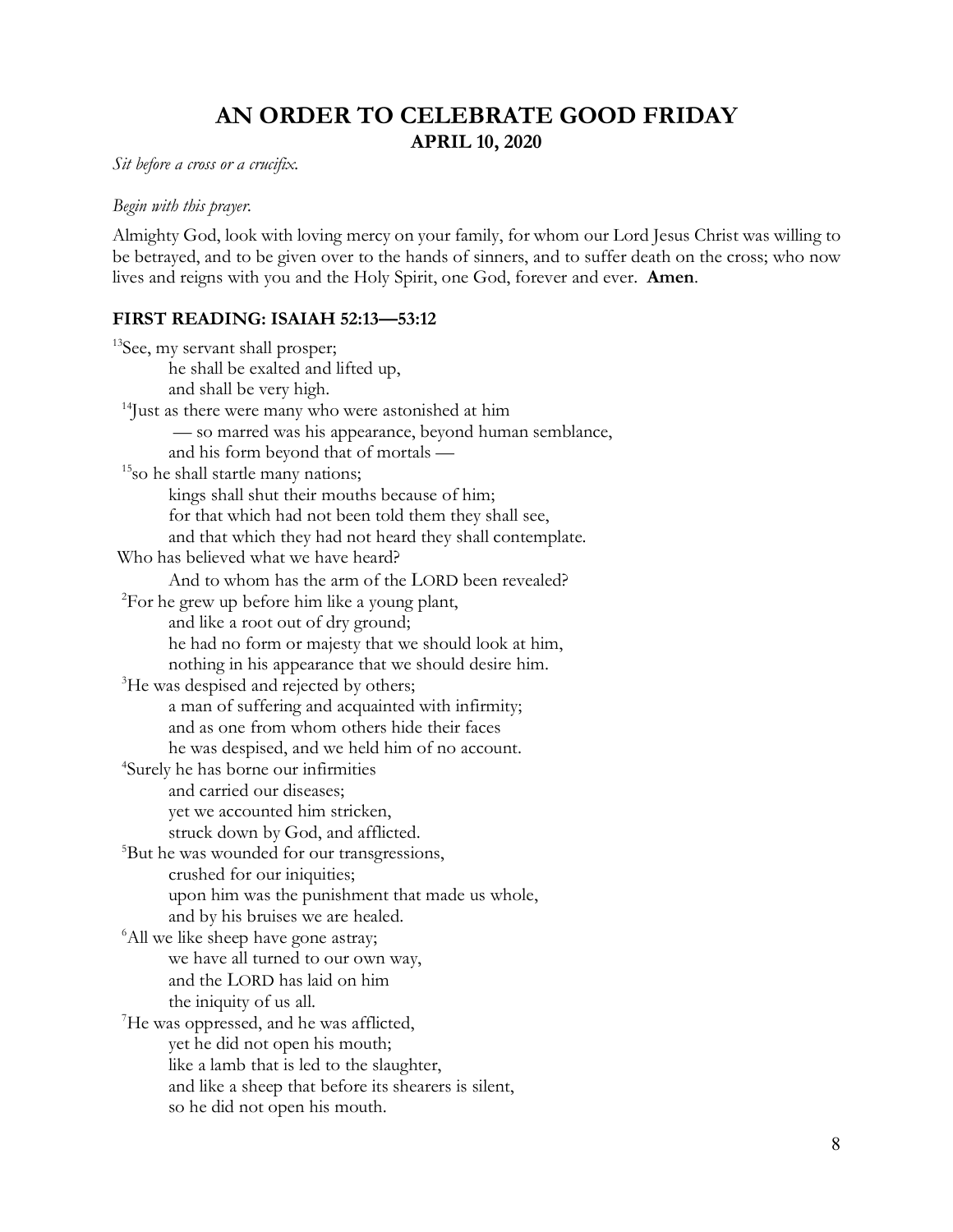8 By a perversion of justice he was taken away. Who could have imagined his future? For he was cut off from the land of the living, stricken for the transgression of my people.

<sup>9</sup>They made his grave with the wicked and his tomb with the rich, although he had done no violence, and there was no deceit in his mouth.

<sup>10</sup>Yet it was the will of the LORD to crush him with pain. When you make his life an offering for sin, he shall see his offspring, and shall prolong his days; through him the will of the LORD shall prosper.

 $11$ Out of his anguish he shall see light; he shall find satisfaction through his knowledge. The righteous one, my servant, shall make many righteous, and he shall bear their iniquities.

 $12$ Therefore I will allot him a portion with the great, and he shall divide the spoil with the strong; because he poured out himself to death, and was numbered with the transgressors; yet he bore the sin of many, and made intercession for the transgressors.Hear what the Spirit is saying to God's people.

#### **PSALM 22**

- 1 My God, my God, why have you forsaken me, \* and are so far from my cry and from the words of my distress?
- 2 O my God, I cry in the daytime, but you do not answer; \* by night as well, but I find no rest.
- 3 Yet you are the Holy One, \* enthroned upon the praises of Israel.
- 4 Our forebears put their trust in you; \* they trusted, and you delivered them.
- 5 They cried out to you and were delivered; \* they trusted in you and were not put to shame.
- 6 But as for me, I am a worm, and less than human, \* scorned by all and despised by the people.
- 7 All who see me laugh me to scorn; \* they curl their lips and wag their heads, saying,
- 8 "You trusted in God for deliverance; \* let God rescue you, if God delights in you."
- 9 Yet you, O God, are the one who took me out of the womb \* and kept me safe upon my mother's breast.
- 10 I have been entrusted to you ever since I was born; \* you were my God when I was still in my mother's womb.
	- 11 Be not far from me, for trouble is near, \* and there is none to help.

Praise to the holy and undivided Trinity, one God: \* as it was in the beginning, is now, and will be for ever. Amen.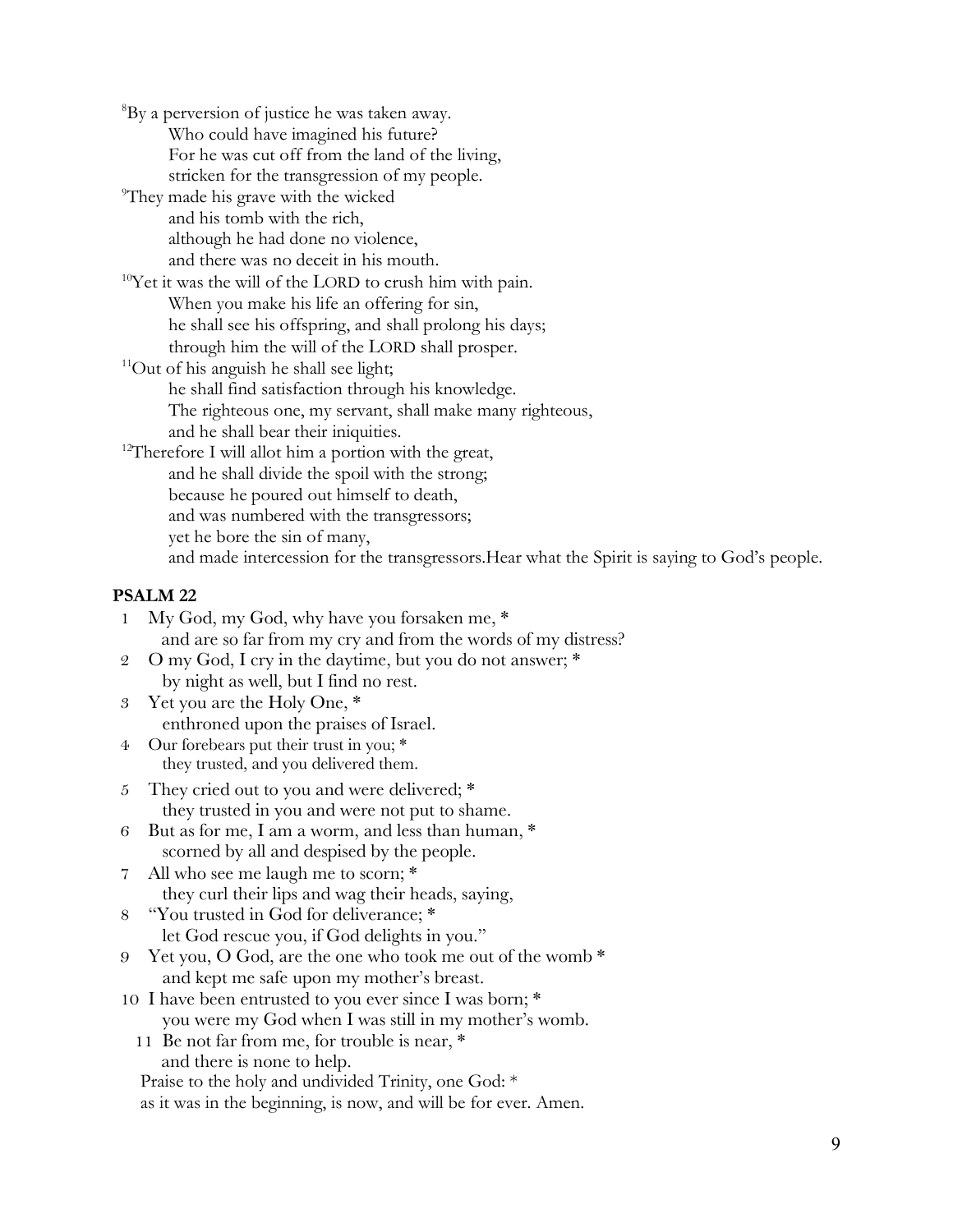#### *Silence.*

#### THE PASSION GOSPEL Matthew 26:14 – 27:66 *The customary responses before and after the Gospel are omitted.*

#### **The Passion of Our Lord Jesus Christ according to Matthew.**

One of the twelve, who was called Judas Iscariot, went to the chief priests and said, "What will you give me if I betray him to you?" They paid him thirty pieces of silver. And from that moment he began to look for an opportunity to betray Jesus. On the first day of Unleavened Bread the disciples came to Jesus, saying, "Where do you want us to make the preparations for you to eat the Passover?" Jesus said, "Go into the city to a certain man, and say to him, 'The Teacher says, My time is near; I will keep the Passover at your house with my disciples.'" So the disciples did as Jesus had directed them, and they prepared the Passover meal. When it was evening, Jesus took his place with the twelve; and while they were eating, he said, "Truly I tell you, one of you will betray me." And they became greatly distressed and began to say to him one after another, "Surely not I, Lord?" He answered, "The one who has dipped his hand into the bowl with me will betray me. The Son of Man goes as it is written of him, but woe to that one by whom the Son of Man is betrayed! It would have been better for that one not to have been born." Judas, who betrayed him, said, "Surely not I, Rabbi?" He replied, "You have said so." While they were eating, Jesus took a loaf of bread, and after blessing it he broke it, gave it to the disciples, and said, "Take, eat; this is my body." Then he took a cup, and after giving thanks he gave it to them, saying, "Drink from it, all of you; for this is my blood of the covenant, which is poured out for many for the forgiveness of sins. I tell you, I will never again drink of this fruit of the vine until that day when I drink it new with you in my Father's kingdom." When they had sung the hymn, they went out to the Mount of Olives. Then Jesus said to them, "You will all become deserters because of me this night; for it is written, 'I will strike the shepherd, and the sheep of the flock will be scattered.' But after I am raised up, I will go ahead of you to Galilee." Peter said to him, "Though all become deserters because of you, I will never desert you." Jesus said to him, "Truly I tell you, this very night, before the cock crows, you will deny me three times." Peter said to him, "Even though I must die with you, I will not deny you." And so said all the disciples. Then Jesus went with them to a place called Gethsemane; and he said to his disciples, "Sit here while I go over there and pray." He took with him Peter and the two sons of Zebedee, and began to be grieved and agitated. Then he said to them, "I am deeply grieved, even to death; remain here, and stay awake with me." And going a little farther, he threw himself on the ground and prayed, "My Father, if it is possible, let this cup pass from me; yet not what I want but what you want." Then he came to the disciples and found them sleeping; and he said to Peter, "So, could you not stay awake with me one hour? Stay awake and pray that you may not come into the time of trial; the spirit indeed is willing, but the flesh is weak." Again he went away for the second time and prayed, "My Father, if this cannot pass unless I drink it, your will be done." Again he came and found them sleeping, for their eyes were heavy. So leaving them again, he went away and prayed for the third time, saying the same words. Then he came to the disciples and said to them, "Are you still sleeping and taking your rest? See, the hour is at hand, and the Son of Man is betrayed into the hands of sinners. Get up, let us be going. See, my betrayer is at hand." While he was still speaking, Judas, one of the twelve, arrived; with him was a large crowd with swords and clubs, from the chief priests and the elders of the people. Now the betrayer had given them a sign, saying, "The one I will kiss is the man; arrest him." At once he came up to Jesus and said, "Greetings, Rabbi!" and kissed him. Jesus said to him, "Friend, do what you are here to do." Then they came and laid hands on Jesus and arrested him. Suddenly, one of those with Jesus put his hand on his sword, drew it, and struck the slave of the high priest, cutting off his ear. Then Jesus said to him. "Put your sword back into its place; for all who take the sword will perish by the sword. Do you think that I cannot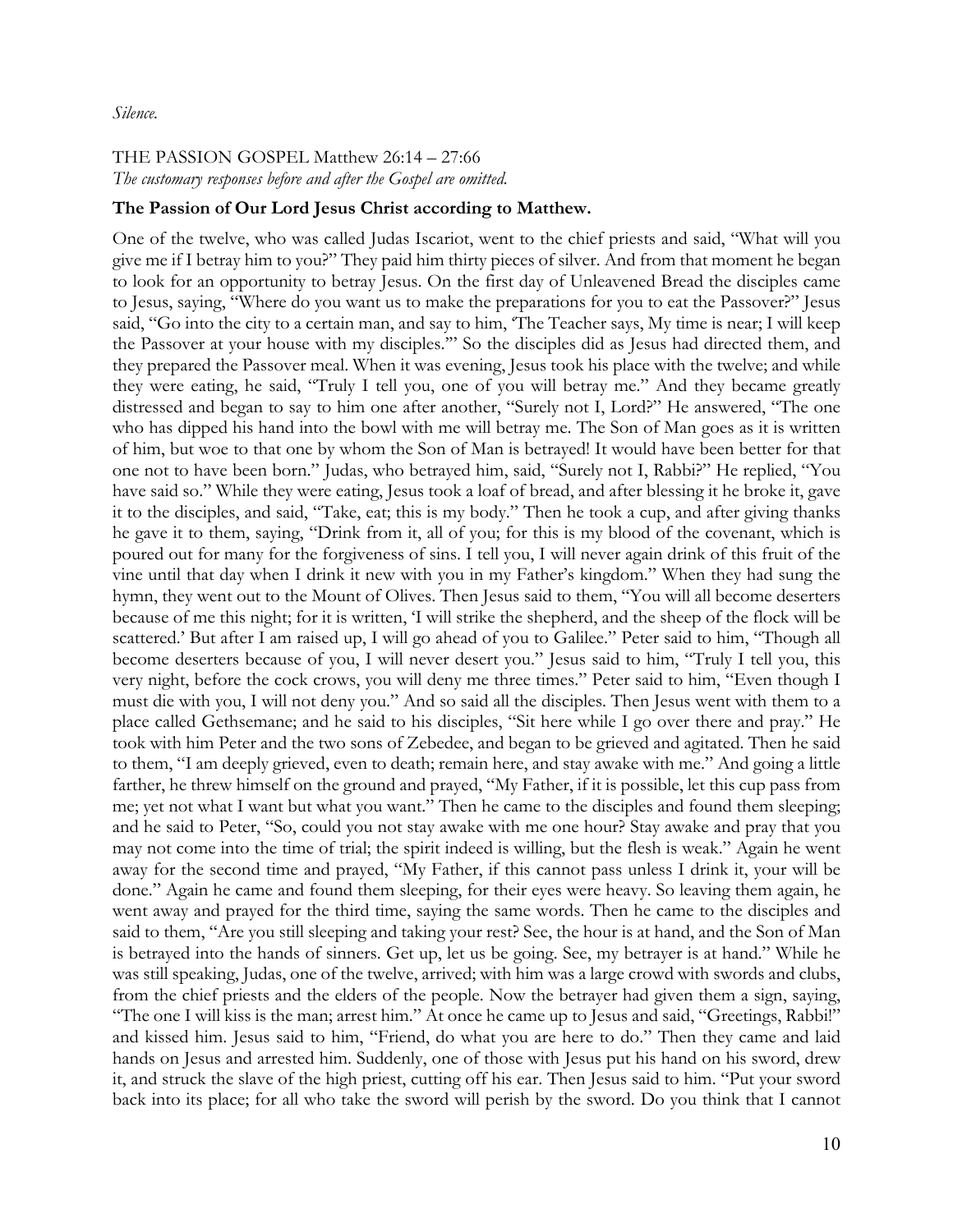appeal to my Father, and he will at once send me more than twelve legions of angels? But how then would the scriptures be fulfilled, which say it must happen in this way?" At that hour Jesus said to the crowds, "Have you come out with swords and clubs to arrest me as though I were a bandit? Day after day I sat in the temple teaching, and you did not arrest me. But all this has taken place, so that the scriptures of the prophets may be fulfilled." Then all the disciples deserted him and fled. Those who had arrested Jesus took him to Caiaphas the high priest, in whose house the scribes and the elders had gathered. But Peter was following him at a distance, as far as the courtyard of the high priest; and going inside, he sat with the guards in order to see how this would end. Now the chief priests and the whole council were looking for false testimony against Jesus so that they might put him to death, but they found none, though many false witnesses came forward. At last two came forward and said, "This fellow said, 'I am able to destroy the temple of God and to build it in three days.'" The high priest stood up and said, "Have you no answer? What is it that they testify against you?" But Jesus was silent. Then the high priest said to him, "I put you under oath before the living God, tell us if you are the Messiah, the Son of God." Jesus said to him, "You have said so. But I tell you, From now on you will see the Son of Man seated at the right hand of Power and coming on the clouds of heaven." Then the high priest tore his clothes and said, "He has blasphemed! Why do we still need witnesses? You have now heard his blasphemy. What is your verdict?" They answered, "He deserves death." Then they spat in his face and struck him; and some slapped him, saying, "Prophesy to us, you Messiah! Who is it that struck you?" Now Peter was sitting outside in the courtyard. A servant-girl came to him and said, "You also were with Jesus the Galilean." But he denied it before all of them, saying, "I do not know what you are talking about." When he went out to the porch, another servant-girl saw him, and she said to the bystanders, "This man was with Jesus of Nazareth." Again he denied it with an oath, "I do not know the man." After a little while the bystanders came up and said to Peter, "Certainly you are also one of them, for your accent betrays you." Then he began to curse, and he swore an oath, "I do not know the man!" At that moment the cock crowed. Then Peter remembered what Jesus had said: "Before the cock crows, you will deny me three times." And he went out and wept bitterly. When morning came, all the chief priests and the elders of the people conferred together against Jesus in order to bring about his death. They bound him, led him away, and handed him over to Pilate the governor. When Judas, his betrayer, saw that Jesus was condemned, he repented and brought back the thirty pieces of silver to the chief priests and the elders. He said, "I have sinned by betraying innocent blood." But they said, "What is that to us? See to it yourself." Throwing down the pieces of silver in the temple, he departed; and he went and hanged himself. But the chief priests, taking the pieces of silver, said, "It is not lawful to put them into the treasury, since they are blood money." After conferring together, they used them to buy the potter's field as a place to bury foreigners. For this reason that field has been called the Field of Blood to this day. Then was fulfilled what had been spoken through the prophet Jeremiah, "And they took the thirty pieces of silver, the price of the one on whom a price had been set, on whom some of the people of Israel had set a price, and they gave them for the potter's field, as the Lord commanded me." Now Jesus stood before the governor; and the governor asked him, "Are you the King of the Judaeans?" Jesus said, "You say so." But when he was accused by the chief priests and elders, he did not answer. Then Pilate said to him, "Do you not hear how many accusations they make against you?" But Jesus gave him no answer, not even to a single charge, so that the governor was greatly amazed. Now at the festival the governor was accustomed to release a prisoner for the crowd, anyone whom they wanted. At that time they had a notorious prisoner, called Jesus Barabbas. So after they had gathered, Pilate said to them, "Whom do you want me to release for you, Jesus Barabbas or Jesus who is called the Messiah?" For he realized that it was out of jealousy that they had handed him over. While he was sitting on the judgment seat, his wife sent word to him, "Have nothing to do with that innocent man, for today I have suffered a great deal because of a dream about him." Now the chief priests and the elders persuaded the crowds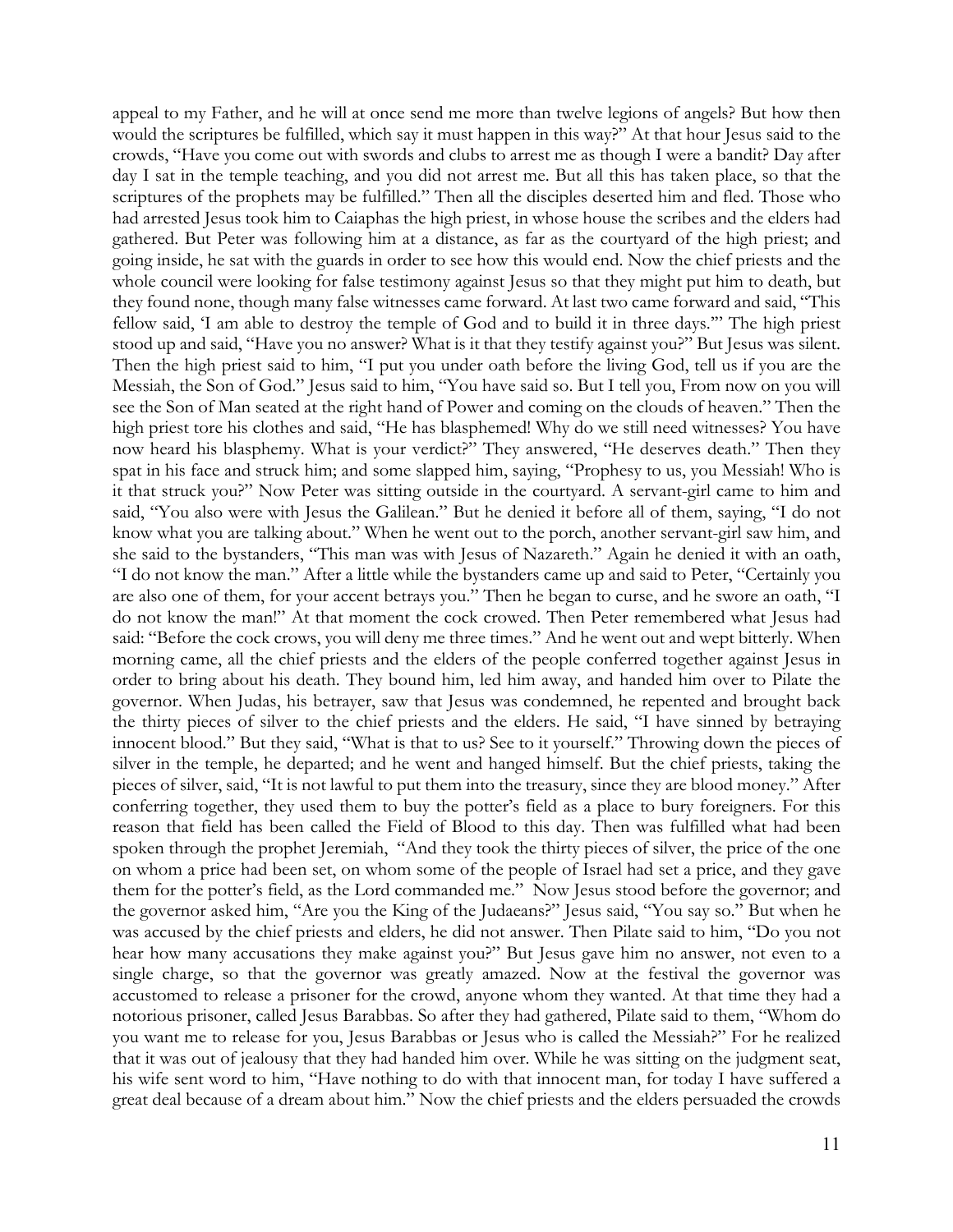to ask for Barabbas and to have Jesus killed. The governor again said to them, "Which of the two do you want me to release for you?" And they said, "Barabbas." Pilate said to them, "Then what should I do with Jesus who is called the Messiah?" All of them said, "Let him be crucified!" Then he asked, "Why, what evil has he done?" But they shouted all the more, "Let him be crucified!" So when Pilate saw that he could do nothing, but rather that a riot was beginning, he took some water and washed his hands before the crowd, saying, "I am innocent of this man's blood; see to it yourselves." Then the people as a whole answered, "His blood be on us and on our children!" So he released Barabbas for them; and after flogging Jesus, he handed him over to be crucified. Then the soldiers of the governor took Jesus into the governor's headquarters, and they gathered the whole cohort around him. They stripped him and put a scarlet robe on him, and after twisting some thorns into a crown, they put it on his head. They put a reed in his right hand and knelt before him and mocked him, saying, "Hail, King of the Judaeans!" They spat on him, and took the reed and struck him on the head. After mocking him, they stripped him of the robe and put his own clothes on him. Then they led him away to crucify him. As they went out, they came upon a man from Cyrene named Simon; they compelled this man to carry his cross. [**ALL STAND**.] And when they came to a place called Golgotha (which means Place of a Skull), they offered him wine to drink, mixed with gall; but when he tasted it, he would not drink it. And when they had crucified him, they divided his clothes among themselves by casting lots; then they sat down there and kept watch over him. Over his head they put the charge against him, which read, "This is Jesus, the King of the Judaeans." Then two bandits were crucified with him, one on his right and one on his left. Those who passed by derided him, shaking their heads and saying, "You who would destroy the temple and build it in three days, save yourself! If you are the Son of God, come down from the cross." In the same way the chief priests also, along with the scribes and elders, were mocking him, saying, "He saved others; he cannot save himself. He is the King of Israel; let him come down from the cross now, and we will believe in him. He trusts in God; let God deliver him now, if he wants to; for he said, 'I am God's Son.'" The bandits who were crucified with him also taunted him in the same way. From noon on, darkness came over the whole land until three in the afternoon. And about three o'clock Jesus cried with a loud voice, "My God, my God, why have you forsaken me?" When some of the bystanders heard it, they said, "This man is calling for Elijah." At once one of them ran and got a sponge, filled it with sour wine, put it on a stick, and gave it to him to drink. But the others said, "Wait, let us see whether Elijah will come to save him." Then Jesus cried again with a loud voice and breathed his last. At that moment the curtain of the temple was torn in two, from top to bottom. The earth shook, and the rocks were split. The tombs also were opened, and many bodies of the saints who had fallen asleep were raised. After his resurrection they came out of the tombs and entered the holy city and appeared to many. Now when the centurion and those with him, who were keeping watch over Jesus, saw the earthquake and what took place, they were terrified and said, "Truly this man was God's Son!" Many women were also there, looking on from a distance; they had followed Jesus from Galilee and had provided for him. Among them were Mary Magdalene, and Mary the mother of James and Joseph, and the mother of the sons of Zebedee. When it was evening, there came a rich man from Arimathea, named Joseph, who was also a disciple of Jesus. He went to Pilate and asked for the body of Jesus; then Pilate ordered it to be given to him. So Joseph took the body and wrapped it in a clean linen cloth and laid it in his own new tomb, which he had hewn in the rock. He then rolled a great stone to the door of the tomb and went away. Mary Magdalene and the other Mary were there, sitting opposite the tomb. The next day, that is, after the day of Preparation, the chief priests and the Pharisees gathered before Pilate and said, "Sir, we remember what that impostor said while he was still alive, 'After three days I will rise again.' Therefore command the tomb to be made secure until the third day; otherwise his disciples may go and steal him away, and tell the people, 'He has been raised from the dead,' and the last deception would be worse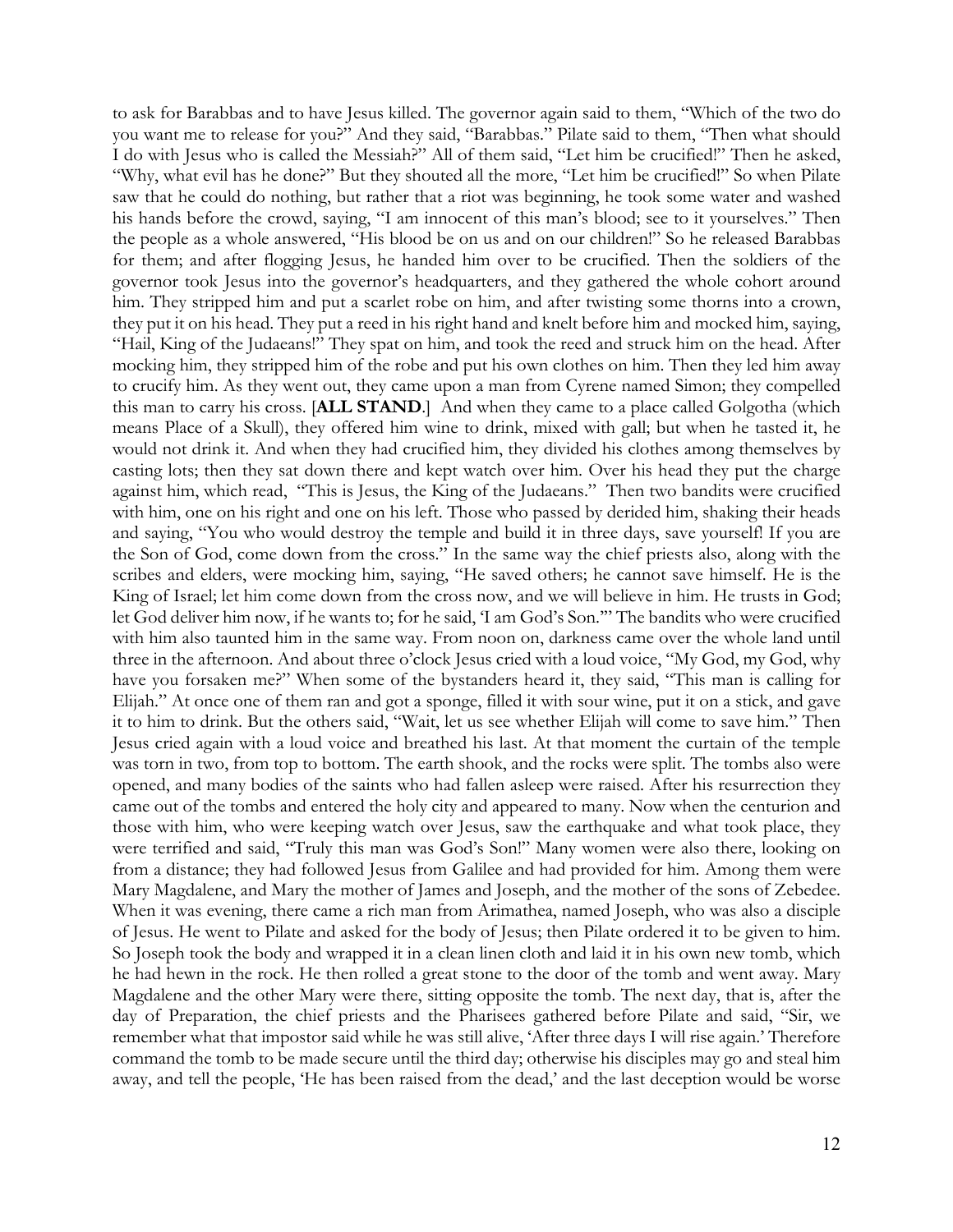than the first." Pilate said to them, "You have a guard of soldiers; go, make it as secure as you can." So they went with the guard and made the tomb secure by sealing the stone.

#### *Having read these bible readings, think of this:*

Jesus Christ is a root out of dry ground. By his wounds we are healed. These paradoxes of Isaiah are echoed in the account in John about his death: he is arrested, yet when he speaks the soldiers fall down; he is tried, yet he is King and Son of God and The Man; he is thirsty and dying, yet he is the source of the Spirit and of water and blood to heal us; finally he is buried, but it is in a garden. All of this means to tell us that God shares our sorrow and need and death and yet transforms it to life and salvation and hope. More than just a root out of dry ground, his cross is the great tree of life in which we all may shelter. You may shelter there today. And all those things in all the world that we pray for today, God holds together in him.

#### *Here are questions to help you and your household to meditate.*

- 1. What images, words, or phrases do you associate with Good Friday?
- 2. What are your own experiences of death and resurrection?
- 3. How might you explain the significance of the cross to someone?

#### **THE BIDDING PRAYER**

#### *keeping silence after each bid*

Dear members of God's family: we pray for the church throughout the world. . . we pray for our bishop, our pastor, and all servants of the church. . . we pray for those preparing for baptism. . . we pray for the Jewish people, the first to hear the word of God. . . we pray for those who do not share our faith in Jesus Christ. . . we pray for those who do not believe in God. . . we pray for God's creation. . . we pray for those who serve in public office. . . we pray for those in any need. . . and we pray for all afflicted by the coronavirus. . .

#### **Our Father in heaven…**

#### *Conclude with these words:*

We adore you, O Christ, and we bless you. **By your holy cross you have redeemed the world.**

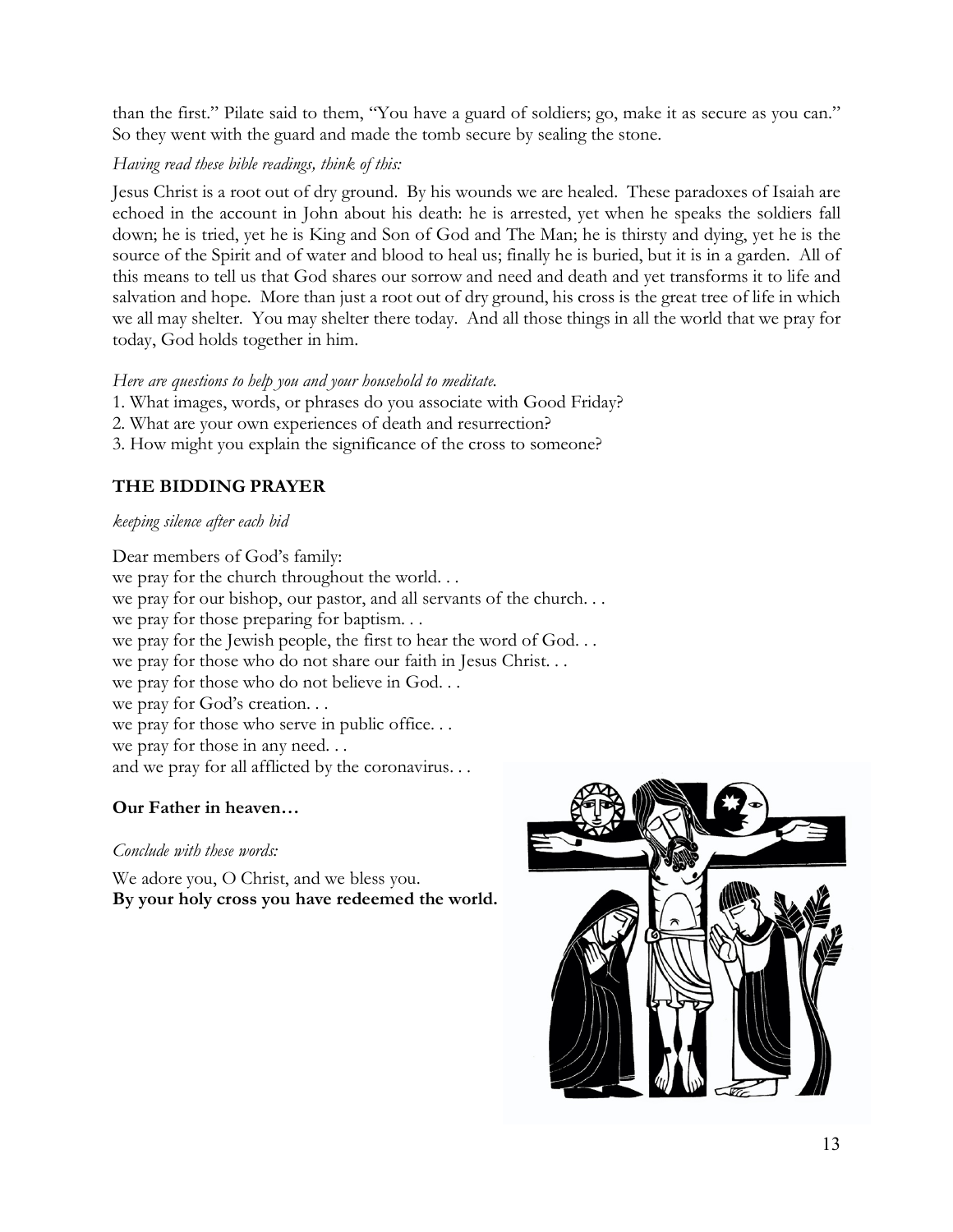#### **HOLY SATURDAY – MORNING DEVOTION APRIL 11, 2020**

*A meditation on YouTube by Rev. Susan Walker*

#### *It begins with the Collect of the Day:*

O God, Creator of heaven and earth: Grant that, as the crucified body of your dear Son was laid in the tomb and rested on this holy Sabbath, so we may await with him the coming of the third day, and rise with him to newness of life; who now lives and reigns with you and the Holy Spirit, one God, for ever and ever. **Amen***.*

#### **FIRST READING: Job 14:1-14**

"A mortal, born of woman, few of days and full of trouble, comes up like a flower and withers, flees like a shadow and does not last. Do you fix your eyes on such a one? Do you bring me into judgment with you? Who can bring a clean thing out of an unclean? No one can. Since their days are determined, and the number of their months is known to you, and you have appointed the bounds that they cannot pass, look away from them, and desist, that they may enjoy, like laborers, their days. "For there is hope for a tree, if it is cut down, that it will sprout again, and that its shoots will not cease. Though its root grows old in the earth, and its stump dies in the ground, yet at the scent of water it will bud and put forth branches like a young plant. But mortals die, and are laid low; humans expire, and where are they? As waters fail from a lake, and a river wastes away and dries up, so mortals lie down and do not rise again; until the heavens are no more, they will not awake or be roused out of their sleep. Oh that you would hide me in Sheol, that you would conceal me until your wrath is past, that you would appoint me a set time, and remember me! If mortals die, will they live again? All the days of my service I would wait until my release should come.

Hear what the Spirit is saying to God's people.

#### **PSALM 130**

- 1 Out of the depths have I called to you; O God, hear my voice; \* let your ears consider well the voice of my supplication.
- 2 If you were to note what is done amiss,  $*$ O God, who could stand?
- 3 For there is forgiveness with you, \* therefore you shall be feared.
- 4 I wait for you, O God; my soul waits for you; \* in your word is my hope.
- 5 My soul waits for you, more than sentries for the morning, \* more than sentries for the morning.
- 6 O Israel, wait upon God, \* for with God there is mercy.
- 7 With God there is plenteous redemption; \* God shall redeem Israel from all their sins.

#### **SECOND READING: 1 Peter 4:1-8**

Since therefore Christ suffered in the flesh, arm yourselves also with the same intention (for whoever has suffered in the flesh has finished with sin), so as to live for the rest of your earthly life no longer by human desires but by the will of God. You have already spent enough time in doing what the Gentiles like to do, living in licentiousness, passions, drunkenness, revels, carousing, and lawless idolatry. They are surprised that you no longer join them in the same excesses of dissipation, and so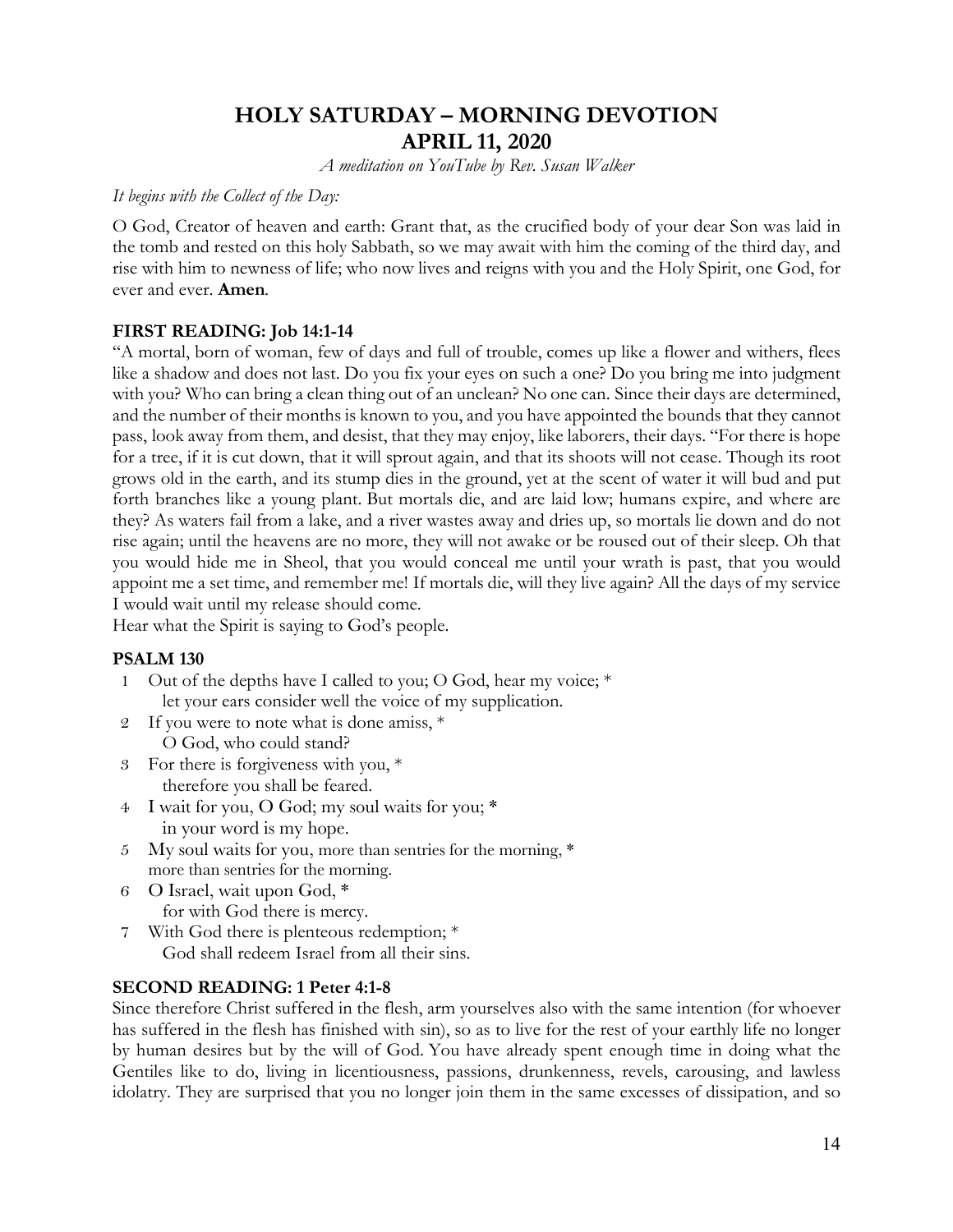they blaspheme. But they will have to give an accounting to him who stands ready to judge the living and the dead. For this is the reason the gospel was proclaimed even to the dead, so that, though they had been judged in the flesh as everyone is judged, they might live in the spirit as God does. The end of all things is near; therefore be serious and discipline yourselves for the sake of your prayers. Above all, maintain constant love for one another, for love covers a multitude of sins. Hear what the Spirit is saying to God's people.

#### **THIRD READING: John 19:38-42**

After these things, Joseph of Arimathea, who was a disciple of Jesus, though a secret one because of his fear of the Judaeans, asked Pilate to let him take away the body of Jesus. Pilate gave him permission; so he came and removed his body. Nicodemus, who had at first come to Jesus by night, also came, bringing a mixture of myrrh and aloes, weighing about a hundred pounds. They took the body of Jesus and wrapped it with the spices in linen cloths, according to the burial custom of the Judaeans. Now there was a garden in the place where he was crucified, and in the garden there was a new tomb in which no one had ever been laid. And so, because it was the Jewish day of Preparation, and the tomb was nearby, they laid Jesus there.

Hear what the Spirit is saying to God's people.

*Reserve 5 to 10 minutes of silence to meditate on the mystery of Holy Saturday.*

#### **"In the midst of life"**

In the midst of life we are in death; from whom can we seek help? From you alone, O Lord, who by our sins are justly angered. **Holy God, Holy and Mighty, Holy and merciful Savior, deliver us not into the bitterness of eternal death.**

Lord, you know the secrets of our hearts; shut not your ears to our prayers, but spare us, O Lord. **Holy God, Holy and Mighty, Holy and merciful Savior, deliver us not into the bitterness of eternal death.**

O worthy and eternal Judge, do not let the pains of death turn us away from you at our last hour. **Holy God, Holy and Mighty, Holy and merciful Savior, deliver us not into the bitterness of eternal death.**

#### **Our Father in heaven…**

#### *Conclude with these words:*

The grace of our Lord Jesus Christ, and the love of God, and the fellowship of the Holy Spirit, be with us all evermore. **Amen***. 2 Corinthians 13:14*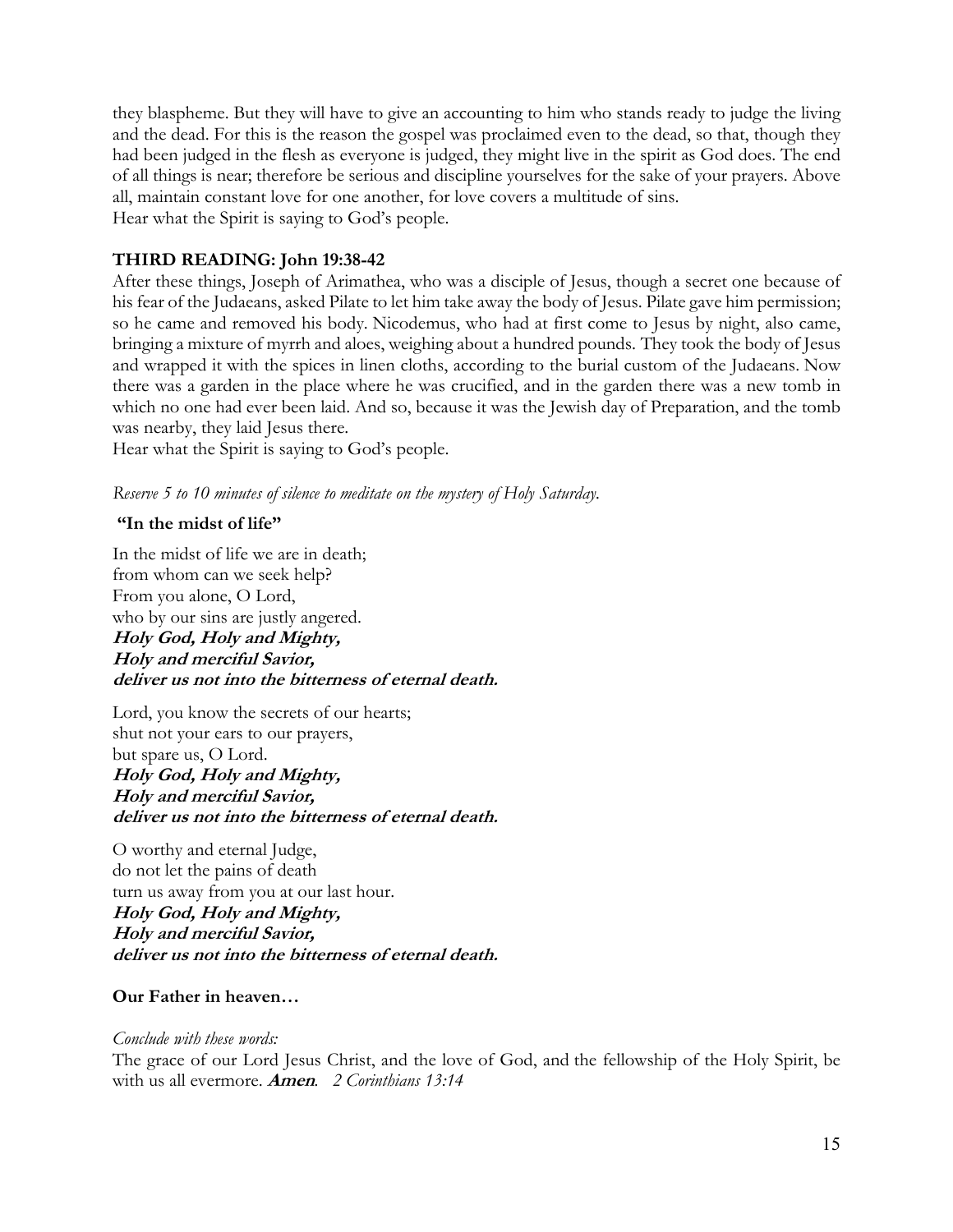#### **RESURRECTION OF OUR LORD THE EVE OF EASTER**

#### **APRIL 11, 2020**

*A meditation on YouTube by Rev. Rondesia Jarrett-Schell*

*Sit before an unlit candle and a bowl of water.*

#### *Light the candle, saying:* The light of Christ, rising in glory, dispel the darkness of our hearts and minds. **Thanks be to God.**

*Then read or chant this "Easter Proclamation"*

Rejoice, all heavenly choirs of angels! Christ has conquered; the risen Savior shines upon you. This is the night in which the true Lamb is slain. This is the night: **this is the night**.

This the night in which the children of Israel were led through the sea. This is the night: **this is the night**.

This is the night in which all who believe in Christ are renewed in grace. This is the night: **this is the night**.

The holiness of this night restores joy to those who mourn and humbles earthly pride. Therefore this night, O God, receive our praise for the resurrection of Jesus Christ. May Christ, the Morning Star, rising from the grave,

shed light on the whole human race. And we pray, O God: preserve and protect your church, giving us peace, in this time and forever. **Amen.**

#### *And pray this prayer:*

O God, you are the Creator of the world, the liberator of your people, and the wisdom of the earth. By the resurrection of your Son, free us from our fears, restore us in your image, and ignite us with your light, through Jesus Christ, our Savior and Lord, who lives and reigns with you and the Holy Spirit, one God, now and forever. **Amen**.

*Then choose among these five* **OLD TESTAMENT READINGS***, reading as many as you decide:*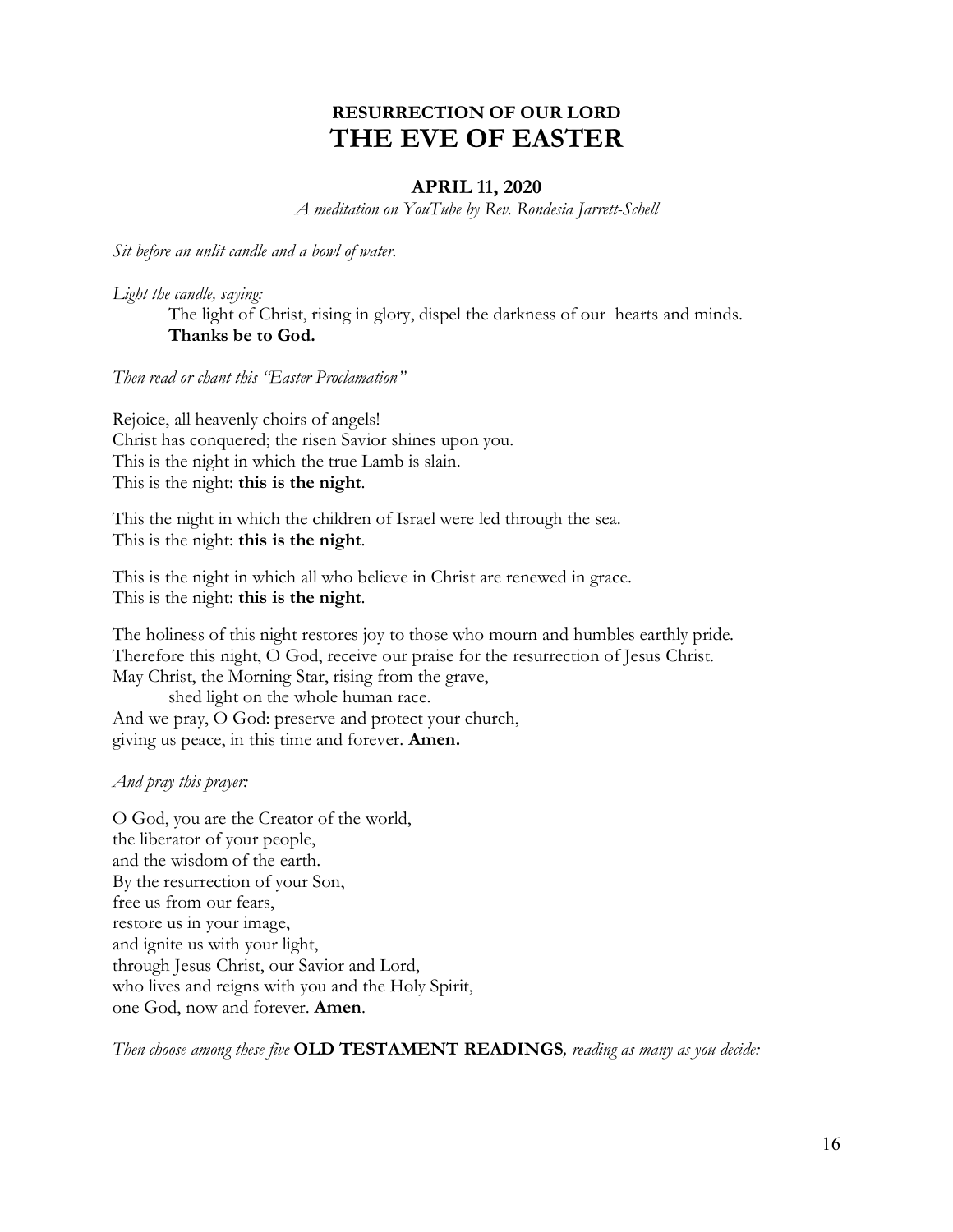Genesis 1:1-2:4a [The Story of Creation] Genesis 7:1-5, 11-18, 8:6-18, 9:8-13 [The Flood] Genesis 22:1-18 [Abraham's sacrifice of Isaac] Exodus 14:10-31; 15:20-21 [Israel's deliverance at the Red Sea] Isaiah 4:2-6 [God's Presence in a renewed Israel] Isaiah 55:1-11 [Salvation offered freely to all] Baruch 3:9-15, 3:32-4:4 *or* Proverbs 8:1-8, 19-21; 9:4b-6 [Learn wisdom and live] Ezekiel 36:24-28 [A new heart and a new spirit] Ezekiel 37:1-14 [The valley of dry bones] Zephaniah 3:14-20 [The gathering of God's people]

#### **FIRST READING** *Exodus 14:10-31; 15:20-21*

As Pharaoh drew near, the Israelites looked back, and there were the Egyptians advancing on them. In great fear the Israelites cried out to the Lord. They said to Moses, "Was it because there were no graves in Egypt that you have taken us away to die in the wilderness? What have you done to us, bringing us out of Egypt? Is this not the very thing we told you in Egypt, 'Let us alone and let us serve the Egyptians'? For it would have been better for us to serve the Egyptians than to die in the wilderness." But Moses said to the people, "Do not be afraid, stand firm, and see the deliverance that the Lord will accomplish for you today; for the Egyptians whom you see today you shall never see again. The Lord will fight for you, and you have only to keep still." Then the Lord said to Moses, "Why do you cry out to me? Tell the Israelites to go forward. But you lift up your staff, and stretch out your hand over the sea and divide it, that the Israelites may go into the sea on dry ground. Then I will harden the hearts of the Egyptians so that they will go in after them; and so I will gain glory for myself over Pharaoh and all his army, his chariots, and his chariot drivers. And the Egyptians shall know that I am the Lord, when I have gained glory for myself over Pharaoh, his chariots, and his chariot drivers." The angel of God who was going before the Israelite army moved and went behind them; and the pillar of cloud moved from in front of them and took its place behind them. It came between the army of Egypt and the army of Israel. And so the cloud was there with the darkness, and it lit up the night; one did not come near the other all night. Then Moses stretched out his hand over the sea. The Lord drove the sea back by a strong east wind all night, and turned the sea into dry land; and the waters were divided. The Israelites went into the sea on dry ground, the waters forming a wall for them on their right and on their left. The Egyptians pursued, and went into the sea after them, all of Pharaoh's horses, chariots, and chariot drivers. At the morning watch the Lord in the pillar of fire and cloud looked down upon the Egyptian army, and threw the Egyptian army into panic. He clogged their chariot wheels so that they turned with difficulty. The Egyptians said, "Let us flee from the Israelites, for the Lord is fighting for them against Egypt." Then the Lord said to Moses, "Stretch out your hand over the sea, so that the water may come back upon the Egyptians, upon their chariots and chariot drivers." So Moses stretched out his hand over the sea, and at dawn the sea returned to its normal depth. As the Egyptians fled before it, the Lord tossed the Egyptians into the sea. The waters returned and covered the chariots and the chariot drivers, the entire army of Pharaoh that had followed them into the sea; not one of them remained. But the Israelites walked on dry ground through the sea, the waters forming a wall for them on their right and on their left. Thus the Lord saved Israel that day from the Egyptians; and Israel saw the Egyptians dead on the seashore. Israel saw the great work that the Lord did against the Egyptians. So the people feared the Lord and believed in the Lord and in his servant Moses. Then the prophet Miriam, Aaron's sister, took a tambourine in her hand; and all the women went out after her with tambourines and with dancing. And Miriam sang to them: "Sing to the Lord, for he has triumphed gloriously; horse and rider he has thrown into the sea." Hear what the Spirit is saying to God's people.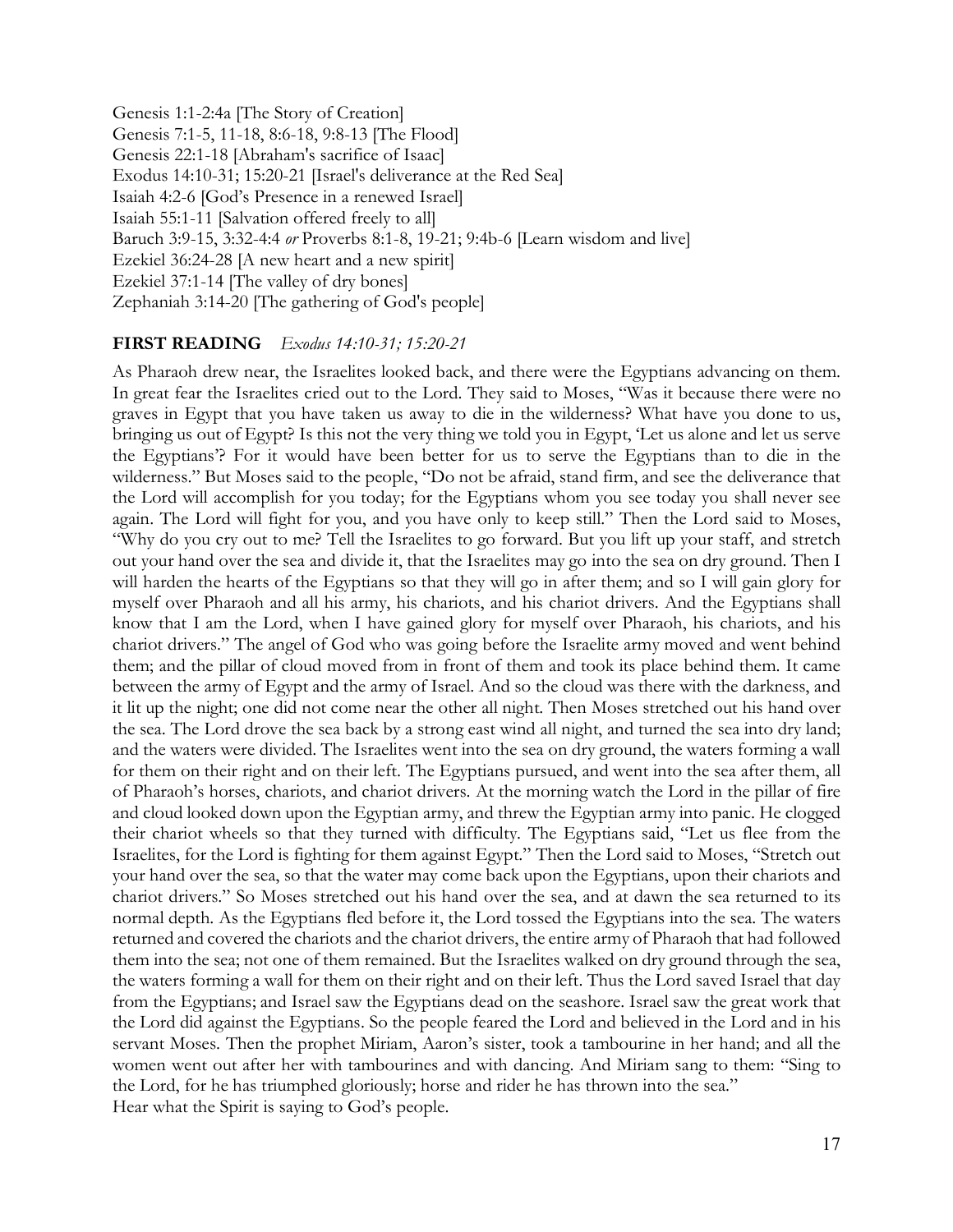#### Let us pray. *(Silence)*

O God, whose wonderful deeds of old shine forth even to our own day, you once delivered by the power of your mighty arm your chosen people from slavery under Pharaoh, to be a sign for us of the salvation of all nations by the water of Baptism: Grant that all the peoples of the earth may be numbered among the offspring of Abraham, and rejoice in the inheritance of Israel; through Jesus Christ our Lord. **Amen.**

#### **SECOND READING** *Ezekiel 36:24–28*

Say to the house of Israel, Thus says the Lord God: I will take you from the nations, and gather you from all the countries, and bring you into your own land. I will sprinkle clean water upon you, and you shall be clean from all your uncleannesses, and from all your idols I will cleanse you. A new heart I will give you, and a new spirit I will put within you; and I will remove from your body the heart of stone and give you a heart of flesh. I will put my spirit within you, and make you follow my statutes and be careful to observe my ordinances. Then you shall live in the land that I gave to your ancestors; and you shall be my people, and I will be your God.

Hear what the Spirit is saying to God's people.

#### Let us pray. *(Silence)*

Almighty and everlasting God, who in the Paschal mystery established the new covenant of reconciliation: Grant that al who are reborn into the fellowship of Christ's Body may show forth in their lives what they profess by their faith; through Jesus Christ our Lord. **Amen***.*

#### *An Easter hymn may be sung hefore the gospel.*

#### THE EASTER GOSPEL *John 20:1–18*

#### **A narrative of the Ressurection according to the gospel of John.**

Early on the first day of the week, while it was still dark, Mary Magdalene came to the tomb and saw that the stone had been removed from the tomb. So she ran and went to Simon Peter and the other disciple, the one whom Jesus loved, and said to them, "They have taken the Lord out of the tomb, and we do not know where they have laid him." Then Peter and the other disciple set out and went toward the tomb. The two were running together, but the other disciple outran Peter and reached the tomb first. He bent down to look in and saw the linen wrappings lying there, but he did not go in. Then Simon Peter came, following him, and went into the tomb. He saw the linen wrappings lying there, and the cloth that had been on Jesus' head, not lying with the linen wrappings but rolled up in a place by itself. Then the other disciple, who reached the tomb first, also went in, and he saw and believed; for as yet they did not understand the scripture, that he must rise from the dead. Then the disciples returned to their homes. But Mary stood weeping outside the tomb. As she wept, she bent over to look into the tomb; and she saw two angels in white, sitting where the body of Jesus had been lying, one at the head and the other at the feet. They said to her, "Woman, why are you weeping?" She said to them, "They have taken away my Lord, and I do not know where they have laid him." When she had said this, she turned around and saw Jesus standing there, but she did not know that it was Jesus. Jesus said to her, "Woman, why are you weeping? Whom are you looking for?" Supposing him to be the gardener, she said to him, "Sir, if you have carried him away, tell me where you have laid him, and I will take him away." Jesus said to her, "Mary!" She turned and said to him in Hebrew, "Rabbouni!" (which means Teacher). Jesus said to her, "Do not hold on to me, because I have not yet ascended to the Father. But go to my brothers and say to them, 'I am ascending to my Father and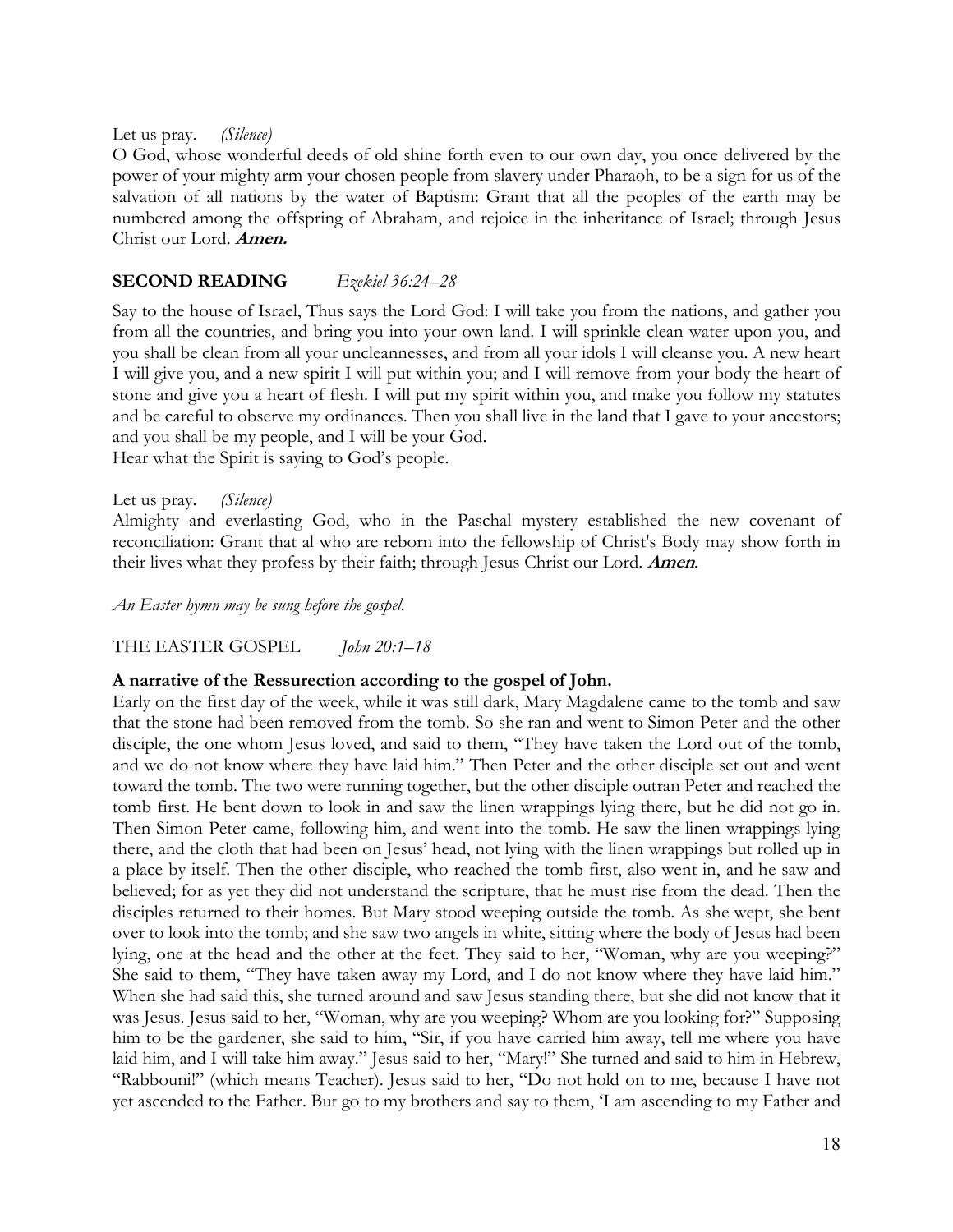your Father, to my God and your God.'" Mary Magdalene went and announced to the disciples, "I have seen the Lord"; and she told them that he had said these things to her. Hear what the Spirit is saying to God's people.

Mary weeps; so do we. But do not weep. The Risen Christ calls each of us by name. And remember the other readings: he is rescue from the fire, restored vocation, our dry bones made alive, freedom from slavery and fear, and the *very downpayment on a new creation. Alleluia! Christ is risen!*

*Now or later you may access Reverend Rondesia's sermon for tonight's service on YouTube.*

Then, in remembrance of your baptism into the death and resurrection of Jesus Christ, confess the baptismal creed:

I believe in God, the Father almighty, creator of heaven and earth. I believe in Jesus Christ, God's only Son, our Lord, who was conceived by the Holy Spirit, born of the virgin Mary, suffered under Pontius Pilate, was crucified, died, and was buried; he descended to the dead. On the third day he rose again; he ascended into heaven, he is seated at the right hand of the Father, and he will come to judge the living and the dead. I believe in the Holy Spirit, the holy catholic church, the communion of saints, the forgiveness of sins, the resurrection of the body, and the life everlasting. Amen.

*Make the sign of the cross on your forehead with water from the bowl.*

#### *Pray the* **PRAYERS OF INTERCESSION**

On this most holy night, we pray for the church, the earth, the world, those in need, and all the members of God's family, responding to each petition with the words **Hear our prayer**. *A brief silence.*

We pray, O God, for all the churches around the globe: for their bishops and clergy; for the newly baptized; for the believers who cannot assemble for worship; for faithful endurance during this time of sorrow and distress; and for a deepening sense of your presence among us. *A brief silence.*

O God, you are our Temple: in your mercy, **Hear our prayer.**

We pray, O God, for the well-being of creation: for the health of seas and rivers and lakes; for the Potomac and the Chesapeake; and for the will to care for your earth. *A brief silence.*